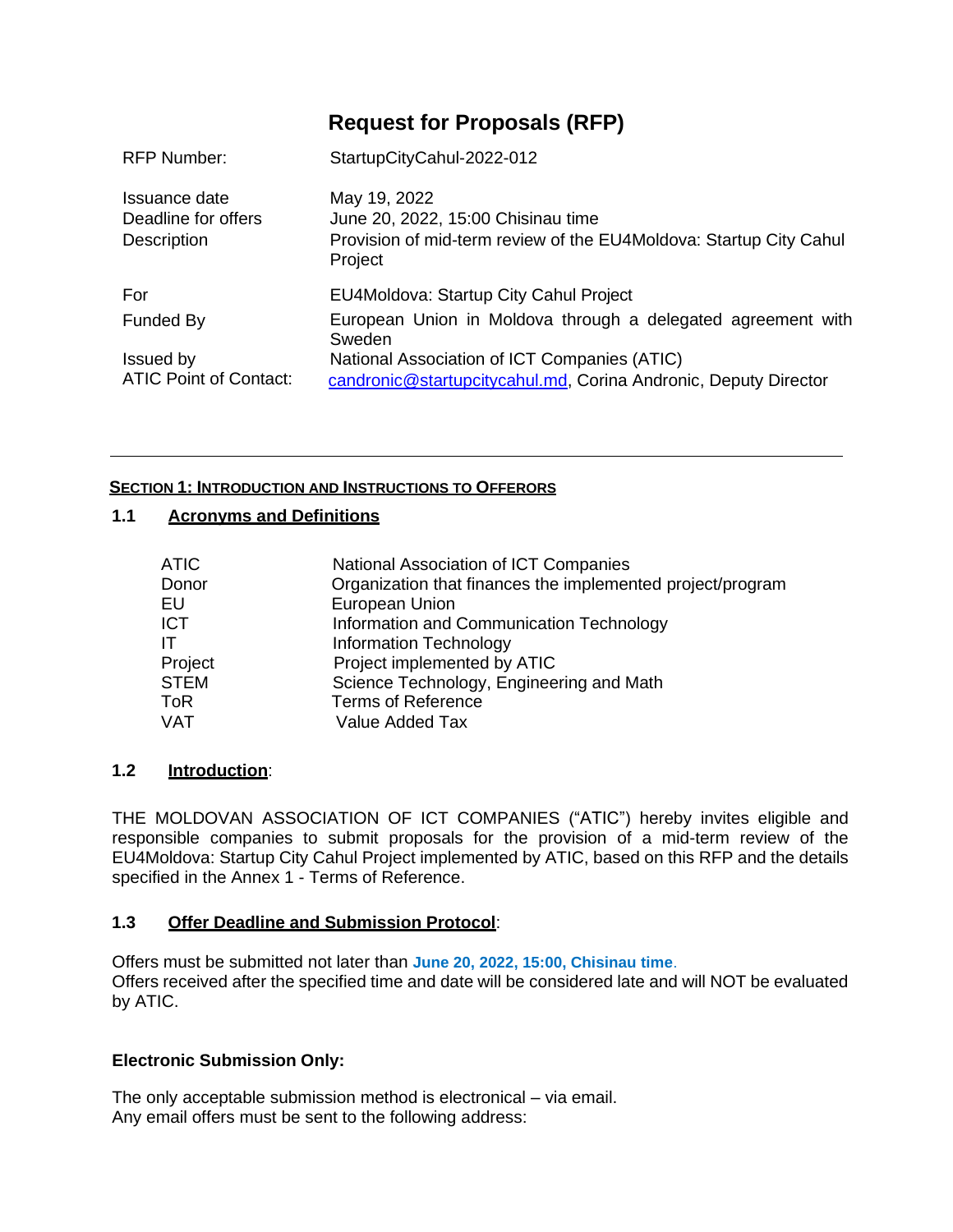**to:** [llivadari@ict.md](mailto:llivadari@ict.md) - Liuba Livadari, Procurement Consultant **cc:** [candronic@startupcitycahul.md,](mailto:candronic@startupcitycahul.md) Corina Andronic, Deputy Director

Offers must be submitted in two (2) separate .pdf format files corresponding to the:

- 1) Technical Proposal (Forms A-E and other mandatory documents required by this solicitation documents). There may be one or several PDF files with relevant names.
- 2) Financial Proposal (should be password-protected). ATIC will request the password if the proposal is deemed eligible and technically compliant. Any submission of the financial proposal that is not password-protected will be disqualified. Also, any submission of the financial proposal together with the password will be disqualified.

Please refer the RFP number in any response to this RFP. All offers must be prepared in one of the 3 languages: English, Romanian or Russian.

Offers received after the specified time and date will be considered late and will NOT be reviewed by ATIC.

## **1.4 Questions and Requests for Clarifications**:

Questions regarding the technical or administrative requirements of this RFP may be submitted **no**  later than June 14, 15:00 Chisinau time by email to [candronic@startupcitycahul.md,](mailto:candronic@startupcitycahul.md) cc [llivadari@ict.](mailto:llivadari@ict.)[md.](mailto:llivadari@ict.md) Questions must be submitted in writing; phone calls will not be accepted. Questions and requests for clarification—and the responses thereto—that ATIC believes may be of interest to other offerors will be circulated to all RFP recipients who have indicated an interest in bidding.

Only the written answers issued by ATIC will be considered official and carry weight in the RFP process and subsequent evaluation. Any verbal information received from employees of ATIC or any other entity should not be considered as an official response to any questions regarding this RFP.

## **1.5 Technical and Cost Volume**

## **1.5.1 Technical Volume**

The Technical Volume should describe in detail the offeror's proposed plan for providing the services and commodities described in the specifications found in Annex 1. It should demonstrate a clear understanding of the work to be undertaken and the responsibilities of all parties involved. The plan should include details on equipment, personnel, and subcontractors that the offeror will make available to carry out the required activities. The plan should also provide details on the anticipated delivery schedule, including an estimated completion date.

At a minimum, the Technical Volume must contain the following required completed documents:

- Application form (FORM A)
- Letter of Transmittal (see FORM B)
- Certificate of Independent Price Determination (see FORM C)
- Certification Regarding Responsibility Matters (see FORM D)
- Evidence of Responsibility Statement (see FORM E)
- Copy of official registration (also for subcontractors if any)
- Certificate of regular payment of taxes copy or certificate issued by the Tax Inspectorate on double taxation records;
- Company profile;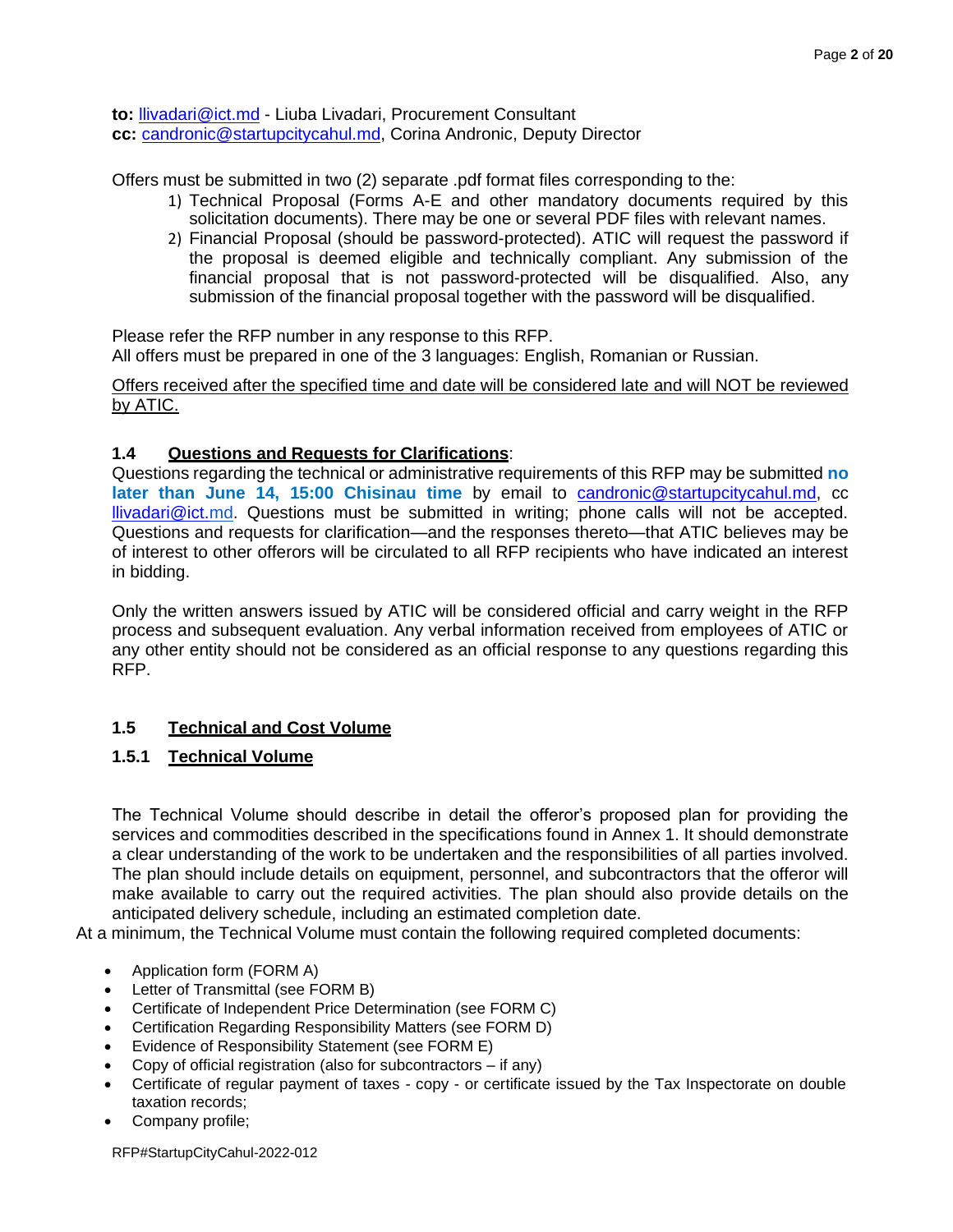- Past performance information:
	- *- List of similar assignments – evaluation of donor funded projects, completed within the last 5 years, ongoing assignments to be mentioned separately, if any (provide project name, beneficiary & Donor, year).*
	- *- 2 reference letters from the last 3 years;*
- Experts (Experts in project Monitoring & Evaluation and Project Management) to perform the proposed services, describing in particular the experience with the donor funded projects evaluation, implementation of projects. CVs should include details on carried assignments by the applicable staff, including ongoing assignments indicating capability and capacity to undertake the assignment described in the ToR. Any certificates proving experts' relevant qualification to be attached;
- Description of proposed services/technical approach with a clear timeline.

FORMS A-E – attached word file to this RFP.

#### **Subcontracting arrangements:**

If the execution of work to be performed by the offeror requires the hiring of subcontractors, the proposal must clearly identify the subcontractor(s), contact information of subcontractor(s), and the work they will perform. ATIC will not refuse a proposal based upon the use of subcontractors; however, ATIC retains the right to approve or reject the specific subcontractors selected.

All electronic copies of documents in the Technical Volume must be in PDF, Microsoft Word or Microsoft Excel format.

The information contained in the Technical Volume should not contain any cost- or price-related information.

#### **1.5.1** Cost Volume **1.5.2 Cost Volume**

Taking into consideration the complexity of the work, the cost proposal is used to determine which proposals represent the best value and serves as a basis of negotiation before award of a subcontract.

It should offer a clear understanding upon the amount of work, different types of activities (if applicable), but offer a fixed price for the assignment taking into account all details.

If relevant, the cost proposal shall also include a budget narrative that explains the basis for the estimateof every cost element or line item. Supporting information must be provided in sufficient detail to allow for a complete analysis of each cost element or line item. ATIC reserves the right to request additional cost information if the evaluation committee has concerns of the reasonableness, realism, or completeness of an offeror's proposed cost.

The agreement under which this procurement is financed does not permit the financing of any taxes, VAT, tariffs, duties, or other levies imposed by any laws in effect in the Cooperating Country. No such Cooperating Country taxes, charges, tariffs, duties or levies will be paid under an order resulting from this RFP.

**Currency of Proposal**: Financial offers must be presented in **MDL** or **EUR** only. No other currencies accepted. (For evaluation purposes, ATIC will convert the cost proposals into EUR at the NBM exchange rate valid on the RFP deadline).

**Format of Financial Proposal**: In formulating its financial proposal, the offeror should be guided by the *FORM F – Financial Offer (attached to the RFP)*.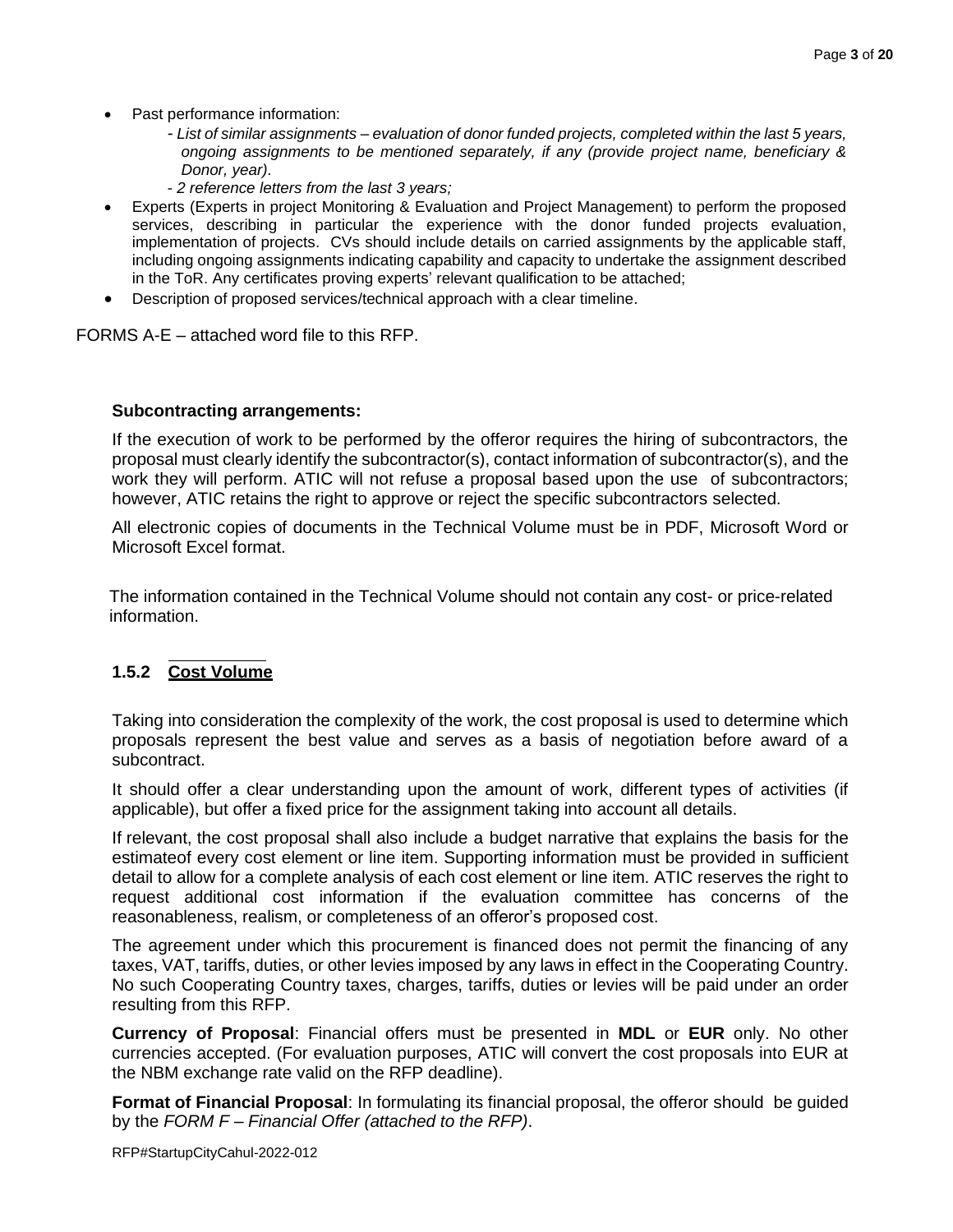**Partial Quotes:** not allowed.

## **1.6 Validity Period**

Offers must remain valid for at least 90 calendar days after the RFP deadline.

## **1.7 Eligibility of Offerors**

By submitting an offer in response to this RFP, the offeror certifies that it and its principal officers are not debarred, suspended, or otherwise considered ineligible for an award. ATIC will not award a contract to any firm that is debarred, suspended, or considered to be ineligible.

As per EU procurement rules, a contractor is eligible if:

- it is not included in the EU Sanctions List or are subject to EU Restrictive Measures provided at [www.sanctionsn1ap.eu](http://www.sanctionsn1ap.eu/) and all its employees, consultants, suppliers and contractors involved in fulfilment of this Agreement or implementation of any part of the Project are not included in the EU Sanctions List or are subject to EU Restrictive Measures and none part of the Fee is made available to, or for the benefit of, persons, groups and entities designated under the EU Sanctions List or subject to EU Restrictive Measures. The Provider shall cooperate with the Beneficiary in this respect and promptly inform the Beneficiary if it reveals that any recipient of such funds falls under EU Sanctions List / EU Restrictive Measures.
- it does not support activities that contribute to money laundering, terrorism financing, tax avoidance, tax fraud or tax evasion;
- it refrains from corruption and other irregularities and requires all its employees, consultants, suppliers and contractors involved in fulfilment of this Agreement or implementation of any part of the Project to refrain from any such corruption and other irregularities. Corruption and other irregularities refer to all kinds of: (1) corruption, including bribery, nepotism, illegal gratuities or other form of abuse of trust, power and position for improper gain; (2) misappropriation of cash, inventory and all other kinds of assets; (3) financial and non-financial fraudulent statements; (4) all other use of Project/Core Activities funds which is not in accordance with the work plan and Budget approved under SIDA-ATIC Agreement. The Provider shall cooperate with the Beneficiary in this respect and promptly inform the Beneficiary of any indication of corruption and other irregularities and investigate the presence of corruption and other irregularities and take action, including legal actions, against persons suspected ofcorruption and other irregularities;
- it takes all necessary precautions to avoid any conflicts of interest in all matters relatedto fulfilment of this Agreement or implementation of any part of the Project and ensures its employees, consultants, suppliers and contractors are not placed in a situation which could give rise to conflict of interest. A conflict of interest shall be deemed to arise where the impartial and objective exercise of the functions of any person fulfilling the Agreement and/or implementing of any part of the Project is compromised.

## **Only one Offer allowed**

• The Offeror (including the Lead Entity on behalf of the individual parties of any Joint Venture/ Consortium/ Association) shall submit only one Offer, either in its own name or, if a joint venture/Consortium/Association, as the lead entity of such Joint Venture/Consortium/Association. Offers submitted by two (2) or more Offerors shall all be rejected if they are found to have any of the following:

RFP#StartupCityCahul-2022-012 • a) they have at least one controlling partner, director or shareholder in common; or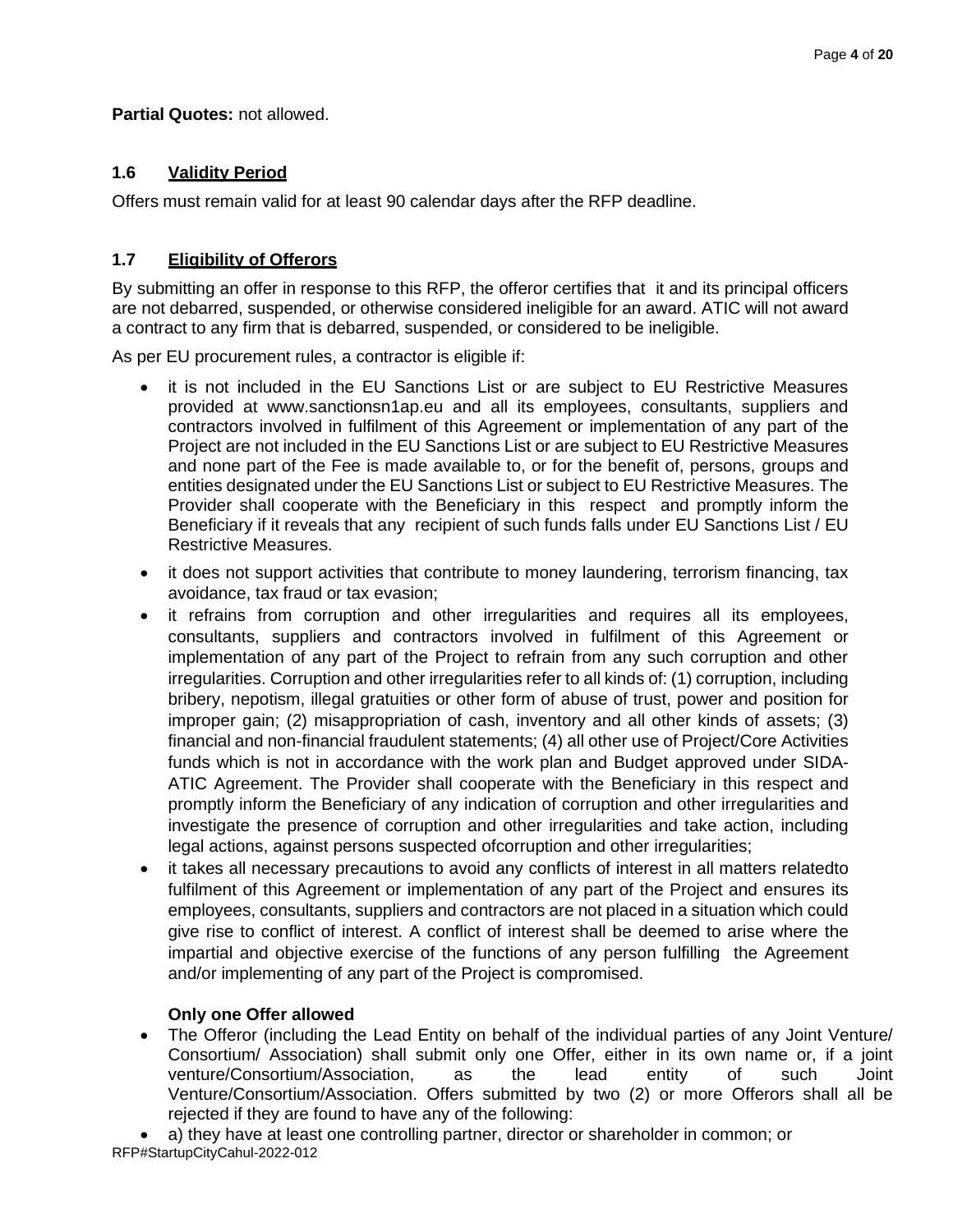- b) they have the same legal representative for purposes of this RFP;
- c) any one of them receive or have received any direct or indirect subsidy from the other/s; or
- d) they have a relationship with each other, directly or through common third parties, that puts them in a position to have access to information about, or influence on the Offer of, another Offeror regarding this RFP process;
- e) they are subcontractors to each other's Offer, or a subcontractor to one Offer also submits another Bid under its name as lead Bidder; or
- f) some key specialists proposed to be in the team of one Offeror participates in more than one Offeror received for this RFP process. This condition relating to the specialists, does not apply to subcontractors being included in more than one Offer.

### **1.8 Evaluation and Basis for Award**

The award will be made to the offeror whose proposal is determined to be responsive to this solicitation document, meets the eligibility criteria stated in this RFP, meets the technical, management/personnel, and corporate capability requirements, and is determined to represent the best value to ATIC.

#### **Offeror's minimum professional qualification criteria:**

- Company has min 3 years of experience in providing consulting services;
- Company's experience in evaluating Projects of similar nature and scope (Mid-Term Reviews and/or end of Project evaluations - minimum 1 project (desirable EU/Sweden/Sida financed);
- At least 2 (two) qualified experts:
	- *1 (one) Project Monitoring and Evaluation Expert/Team Leader with min. 7 years of experience in project/program monitoring and evaluation, writing of Projects proposals, and/or provision of related/relevant advisory services or similar for NGOs/Donor organizations/Government (experience with EU/Sida funded projects would be considered an advantage); A university degree in one of the areas: Business Administration, Economics or other related field is required; Linguistic skills: Fluent (both oral and written) in Romanian/Russian and English - is required for at least one member of the team compiling the reports;*
	- *1 (one) Project Management Expert with min. 7 years of experience in project/program coordination and/or provision of related/relevant advisory services or similar for NGOs/Donor organizations/Government (experience with EU/Sida funded projects would be considered an advantage); A university degree in one of the areas: international relations, law, economics, politic science, business administration, public administration, other relevant field is required; Linguistic skills: Fluent (both oral and written) in Romanian/Russian and English - is required for at least one member of the team compiling the reports; ;*

Best value will be decided using the scoring method (70% technical scoring + 30% financial scoring. That means that each proposal will be evaluated and scored against the evaluation criteria and evaluation sub-criteria, which are stated in this RFP. If technical scores of several proposers reaching or exceeding the minimum pass score are determined to be equal or nearly equal, cost will become the determining factor.

ATIC may award the contract to a higher priced offeror if a determination is made that the higher technical score of that offeror merits the additional cost/price.

The rating of each proposal will be defined based on the accumulated total scoring: technical and financial scorings. The priority will be given to highest scored offers, in the limits of the available budget.

In evaluating proposals, ATIC will use the following evaluation criteria: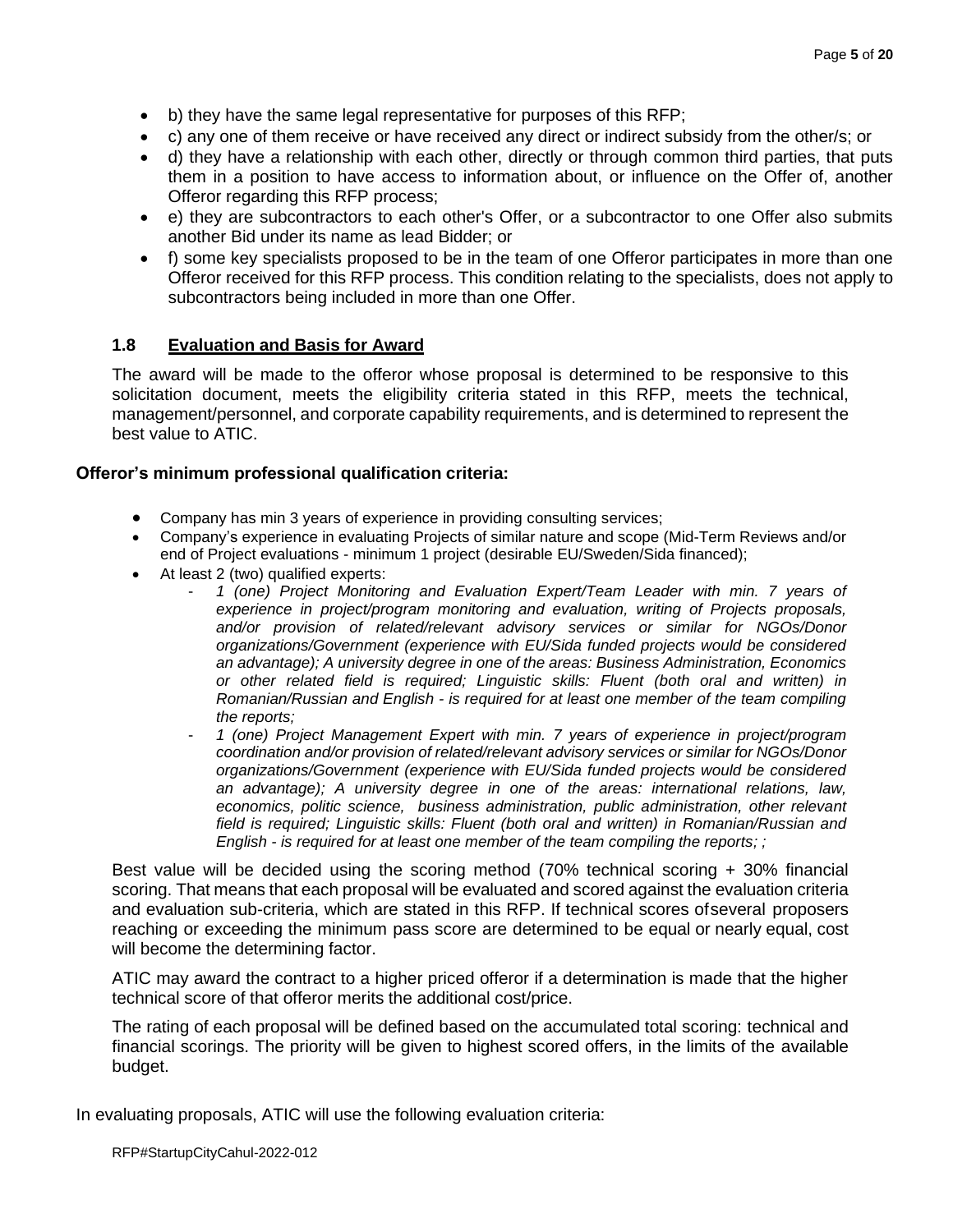| #                  | <b>Evaluation Criteria and Sub-criteria</b>                                                                                                                                                                                 | <b>Maximum points</b>                                                                                                                                  |
|--------------------|-----------------------------------------------------------------------------------------------------------------------------------------------------------------------------------------------------------------------------|--------------------------------------------------------------------------------------------------------------------------------------------------------|
| 1.                 | <b>TECHNICAL EVALUATION*</b>                                                                                                                                                                                                | Up to 245 pts                                                                                                                                          |
| 1.1.               | <b>Technical offer (approach)</b><br>Comprehensiveness, thoroughness, structure, other important<br>elements to be considered.                                                                                              | Up to 40 points                                                                                                                                        |
| 1.2.               | Company's past performance information                                                                                                                                                                                      | Up to 65 points                                                                                                                                        |
| 1.2.1              | Minimum 3 years of experience in providing consulting services*                                                                                                                                                             | Up to 15 pts<br>$3 \text{ years} - 5 \text{ pts},$<br>2 pts for each additional year - up<br>to 5 additional years/10 pts;                             |
| 1.2.2              | Experience in evaluating Projects of similar nature and scope<br>(Mid-Term Reviews and/or end of Project evaluations - minimum<br>1 project (preferable EU/Sweden/Sida funded)*                                             | Up to 50 pts<br>10 pts for each project funded by<br>EU/Sweden/Sida or 5 pts for each<br>project funded by other donors; up<br>to 5 projects in total; |
| 1.3.               | <b>Qualification of Assigned Experts:</b>                                                                                                                                                                                   | Up to 140 pts                                                                                                                                          |
| 1.3.1              | <b>Project Monitoring and Evaluation Expert/Team Leader</b>                                                                                                                                                                 | Up to 70 pts                                                                                                                                           |
| a)                 | A university degree in one of the areas: Business Administration,<br>Economics or other related field is required*                                                                                                          | Up to 10 pts<br>Bachelor's Degree - 5 pts;<br>Master's Degree - 5 pts;                                                                                 |
| b)                 | Min. 7 years of experience in project/program monitoring and<br>evaluation, writing of Projects proposals, and/or provision of<br>related/relevant advisory services or similar for NGOs/Donor<br>organizations/Government* | Up to 25 pts<br>7 years - 15 pts, 2 pts for each<br>additional year - up to 5 additional<br>years pts;                                                 |
| C)                 | Experience in designing tools and strategies for data collection,<br>analysis, evaluation methodologies and indicators and production of<br>reports:                                                                        | Up to 15 pts                                                                                                                                           |
| $\left( d \right)$ | Experience with EU/Sida funded projects (would be considered an<br>advantage);                                                                                                                                              | 5 pts                                                                                                                                                  |
| e)                 | Project Monitoring and Evaluation qualification Certificates (if<br>available)                                                                                                                                              | Up to 10 pts<br>5 pts per certificate                                                                                                                  |
| f)                 | Linguistic skills*                                                                                                                                                                                                          | Up to 5 pts                                                                                                                                            |
|                    | -English (fluent oral & written)                                                                                                                                                                                            | 2 pts                                                                                                                                                  |
|                    | -Romanian (fluent oral & written)                                                                                                                                                                                           | $1.5$ pts                                                                                                                                              |
|                    | -Russian (fluent oral & written)                                                                                                                                                                                            | $1.5$ pts                                                                                                                                              |
| 1.3.2.             | <b>Project Management Expert</b>                                                                                                                                                                                            | Up to 70 pts                                                                                                                                           |
| a)                 | A university degree in one of the areas: international relations, law,                                                                                                                                                      | Up to 10 pts                                                                                                                                           |
|                    | economics,<br>politic<br>science,<br>business<br>administration,<br>public                                                                                                                                                  | Bachelor's Degree - 5 pts;                                                                                                                             |
|                    | administration, other relevant field is required*                                                                                                                                                                           | Master's Degree $-5$ pts;                                                                                                                              |
| b)                 | Min. 7 years of experience in project/program coordination, business<br>analysis (for projects) and/or provision of related/relevant advisory<br>services or similar for NGOs/Donor organizations/Government*               | Up to 25 pts<br>7 years - 15 pts, 2 pts for each<br>additional year - up to 5 additional<br>years pts;                                                 |
| C)                 | Experience with development projects related to ICT, innovation, STEM<br>education,<br>related<br>entrepreneurship/Startups,<br>tech<br>regional<br>development (would be considered an advantage);                         | Up to 15 pts<br>0 pts if no experience in any of<br>these fields                                                                                       |
| d)                 | Experience with EU/Sida funded projects (would be considered an<br>advantage);                                                                                                                                              | 5 pts                                                                                                                                                  |
| e)                 | Project Management qualification Certificates/Other relevant certificate<br>(if available)                                                                                                                                  | Up to 10 pts<br>5 pts per certificate                                                                                                                  |
| f)                 | Linguistic skills*                                                                                                                                                                                                          | Up to 5 pts                                                                                                                                            |
|                    | -English (fluent oral & written)                                                                                                                                                                                            | 2 pts                                                                                                                                                  |
|                    | -Romanian (fluent oral & written)                                                                                                                                                                                           | $1.5$ pts                                                                                                                                              |
|                    | -Russian (fluent oral & written)                                                                                                                                                                                            | $1.5$ pts                                                                                                                                              |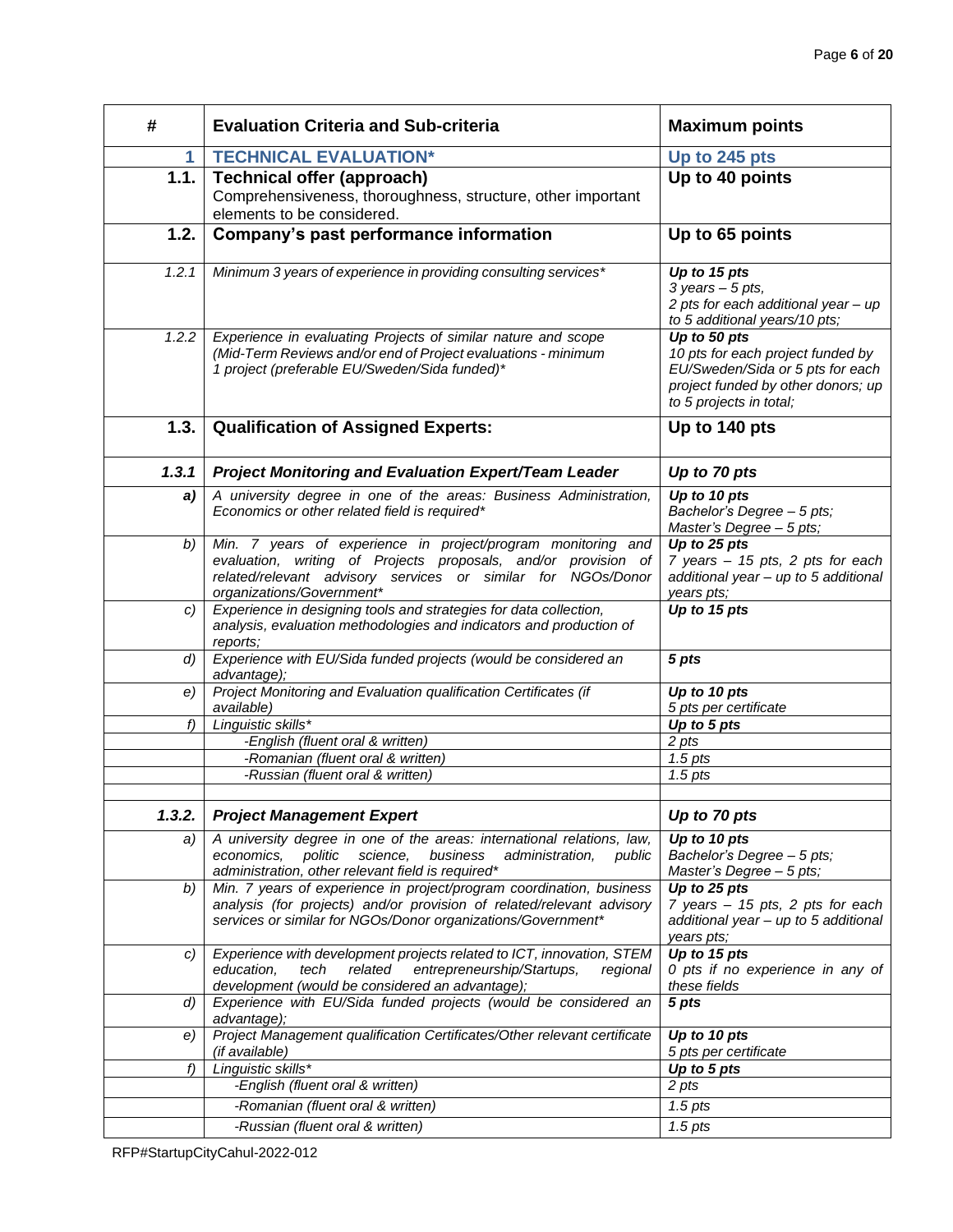| 2. OVERALL COST PROPOSAL PROVIDED        | Up to 105 pts                                                                                    |
|------------------------------------------|--------------------------------------------------------------------------------------------------|
|                                          | minimum offer - 105 pts;<br>Evaluated offer pts = (lowest offer $$x$<br>105 pts)/evaluated offer |
| TOTAL POINTS = TECHNICAL + COST APPROACH | 350<br>pts                                                                                       |

*\*Minimum qualification criteria – mandatory;*

**Minimum technical passing score – 172 pts (70% of the technical score).** Offers that do not reach the minimum pass score will not be considered for further evaluation.

#### **a. Negotiations**

Best and final price quotations are requested from all offerors. It is anticipated that awards will be made solely on the basis of these original quotations. However, ATIC reserves the right to conduct negotiations and/or request clarifications prior to awarding a subcontract.

### **b. Terms and Conditions of Subcontract**

This is a Request for Proposals only. Issuance of this RFP does not in any way obligate ATIC or the Donor to award a subcontract, nor does it commit ATIC or Donor to pay for costs incurred in the preparation and submission of a proposal.

This solicitation is subject to the Terms of Reference detailed in Annex 1. Any resultant award will be governed by these terms and conditions. ATIC reserves the right to make revisions to the content, order, and numbering of the provisions in the actual subcontract document prior to execution by ATIC and the selected awardee. Issuance of a subcontract award is subject to availability of sufficient funds.

### **SECTION 2. PAYMENT AND FINANCIAL OGLIGATIONS**

### **3.1 Contract Price**

The Contractor shall complete all work (including furnishing all labor, material, commodities, equipment, and services) required under this contract for the fixed price indicated in the offer. This price shall include all equipment, commodities, shipping costs, licenses, permits, administration costs, labor costs, materials, overhead, profit, and all other costs.

The Contractor will be paid the installment amounts listed under the column named "Payment Amount" only upon successful completion and acceptance by ATIC of all corresponding deliverables listed in the column with the "Corresponding Deliverable Name."

#### **3.2 Payment Terms**

ATIC will pay the total price through a series of installment payments as provided in Article 1.9 above, after Contractor's completion of the corresponding deliverables and ATIC acceptance thereof. The Contractor may submit invoices for deliverables that have been accepted and approved by the authorized ATIC representative. ATIC will pay the Contractor's invoice within fifteen (15) working days after the following conditions have been fulfilled:

- a) the Contractor has delivered a proper invoice,
- b) and certificate of acceptance of deliverables is signed by both parties;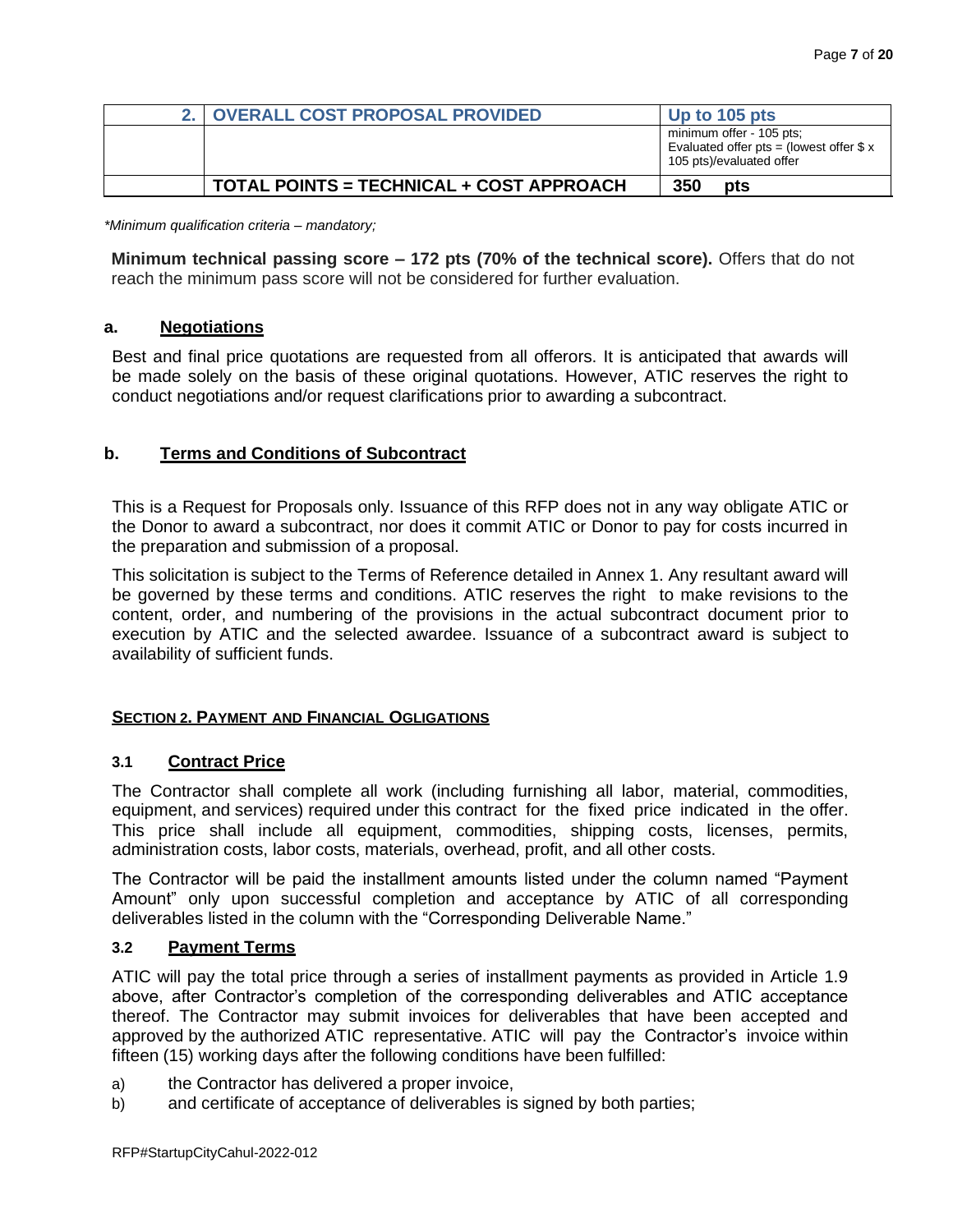Payment will be made in MDL of EUR (in MDL if the contracted company is registered on the territory of the Republic of Moldova), paid via wire transfer to the account specified in the Contractor's invoice. Payment of unpaid balances will be made upon completion and final acceptance of all works and deliverables by ATIC. Any invoices for services rendered and deliverables submitted—but not accepted by ATIC—will not be paid until the Contractor makes sufficient revisions to the deliverables such that ATIC may approve the deliverables and thus the invoice.

## **Payment**

Payments will be made within 15 banking days upon acceptance of deliverables and receipt of payment documents.

## **3.3 Invoice Requirements**

The Contractor shall present an invoice to ATIC only for services and/or commodities that have been accepted by ATIC. The invoice must be an original invoice, submitted to:

ATIC

Attention: Accountant Office National Association of ICT Companies

To constitute a proper invoice, the Contractor's invoice must include the following information and/or attached documentation. This information will assist ATIC in making timely payments to the Contractor:

- 1. Contractor legal name, contract number, invoice date, and invoice number.
- 2. Deliverable(s) number, description of approved deliverable(s), and corresponding value.
- 3. Name of the corresponding ATIC project for which the services are being provided and contact reference.
- 4. Bank account information to which payment shall be sent.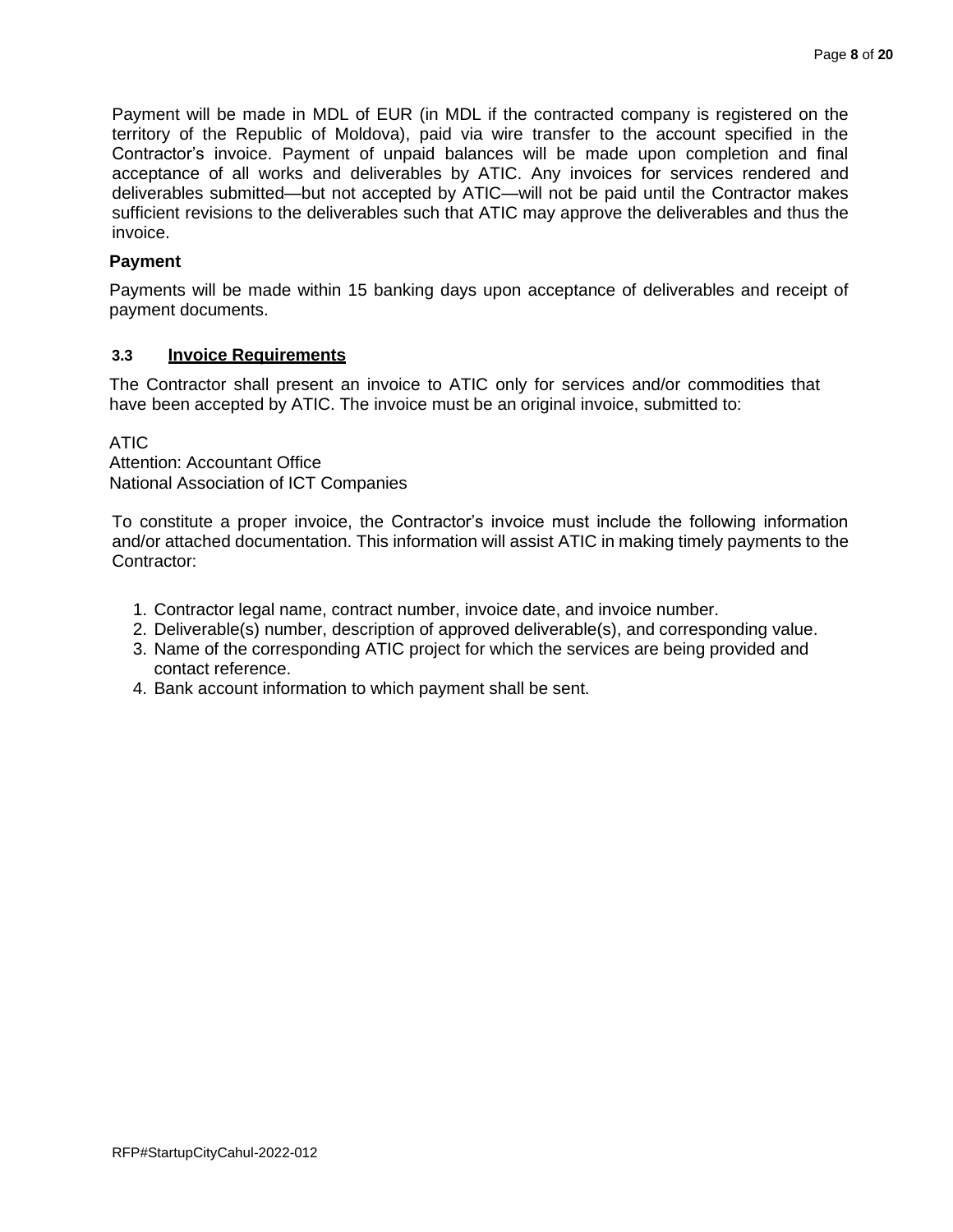## **3.4 Cooperating Country Fees, Taxes, and Duties**

This contract is entered into by ATIC on behalf of the Project (s) mentioned above, an official program of the mentioned Donors in the Republic of Moldova.

As such, this contract is free and exempt from any taxes, VAT, tariffs, duties, or other levies imposed by the laws in effect in Republic of Moldova. The Contractor shall not pay any host country taxes, VAT, tariffs, duties, levies, etc. from which this Donor programs are exempt. In the event that any exempt charges are paid by the Contractor, they will not be reimbursed to theContractor by ATIC. The Contractor shall immediately notify ATIC if any such taxes are assessed against the Contractor or its subcontractors/suppliers at any tier.

The Contractor is responsible for payment of all applicable taxes, as prescribed under the applicable laws, associated with wages/salaries/compensation for services rendered by individuals employed by the Contractor and who are directed to work as required under this Contract. The Contractor is liable for payment of all applicable taxes associated with revenues (profit), and other such taxes, fees, or dues for which Contractor is normally responsible as a result of operating its business.

## **3.5 Set-Off Clause**

ATIC reserves the right of set-off against amounts payable to Contractor under this contract or any other agreement in the amount of any claim or refunds ATIC may have against theContractor.

## **1. Grounds for Disqualification:**

A firm may be excluded from the evaluation and the award of a contract, who:

- a) is bankrupt or is being wound up, whose affairs are being administered by court, who has entered into an arrangement with creditors, who has suspended business activities or who is subject of an injunction against running business by court;
- b) is the subject of proceedings for a declaration of bankruptcy, for an order for compulsory winding up or administration by court, or for an arrangement with creditors or of any other similar proceedings;
- c) has been convicted of an offence concerning his professional conduct by a court;
- d) has been found guilty of grave professional misconduct; or
- e) has not fulfilled obligations relating to payments of taxes or social security contributions.

Economic resources provided by the EU under this Project shall not be made available to, or for the benefit of, third parties - whether entities, individuals or groups of individuals - designated by the EU as subject to restrictive measures in the lists provided at [www.sanctionsmap.eu \(](http://www.sanctionsmap.eu/)"EU Restrictive Measures") or designated by UN as subject to restrictive measures in the list provided at www.scsanctions.un.org

## **2. Anti-Kickback**

- a) Definitions:
- *Kickback,* as used herein, means any money, fee, commission, credit, gift, gratuity, thingof value, or compensation of any kind, which is provided, directly or indirectly, to ATIC, Project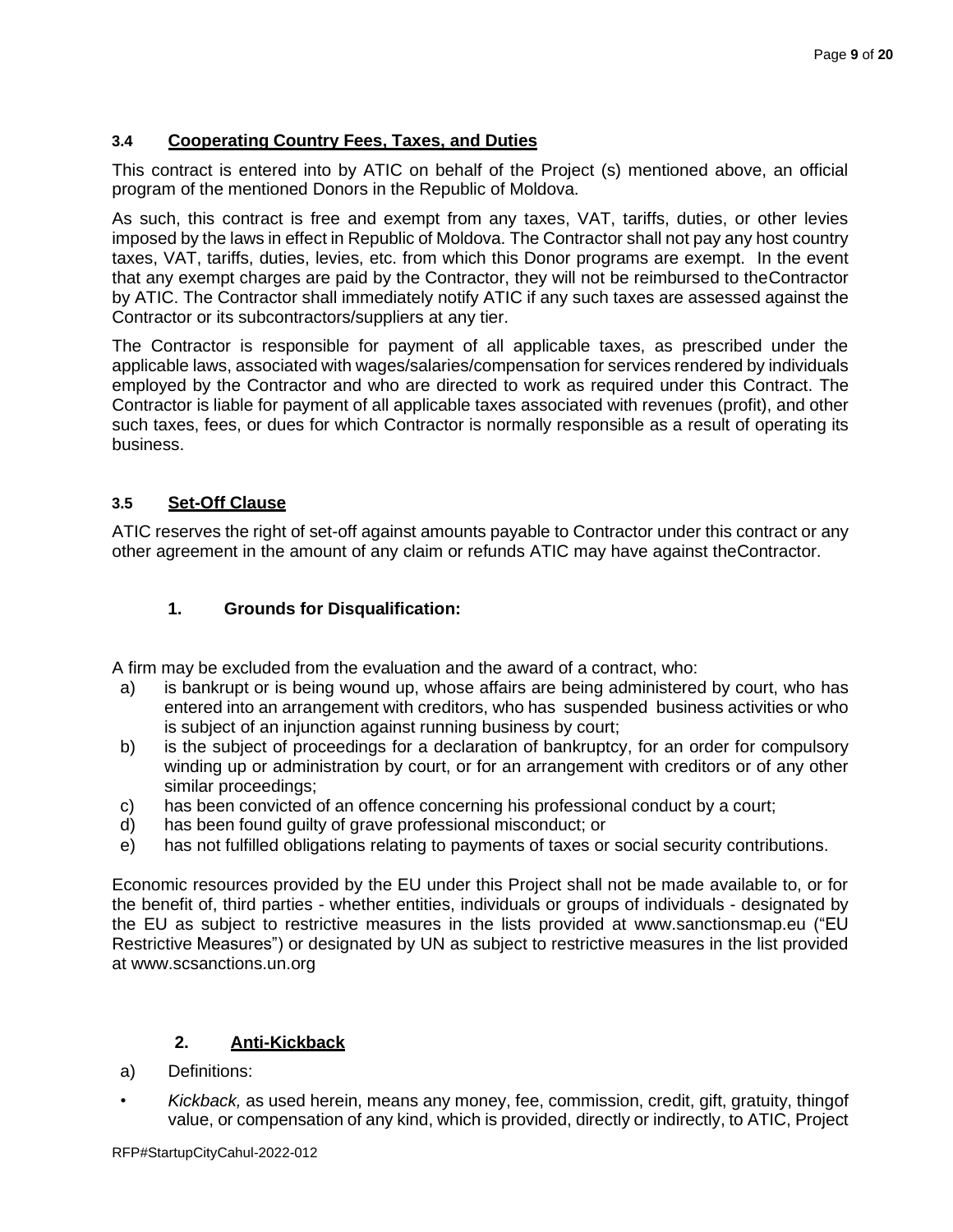or any of its employees, the Contractor or Contractor employees, or vendors inany way related to the performance or subsequent activities of this contract, for the purpose of improperly obtaining or rewarding favorable treatment in connection with this subcontract.

- *Person*, as used in this article, means a corporation, partnership, business association of any kind, trust, joint-stock company, or individual.
- *Contractor employee*, as used in this article, means any officer, partner, employee, or agent of the Contractor.
- b) The Contractor and its employees, whether directly or indirectly engaged in the performance of this contract, agree to abide legal provisions which prohibit any person from providing or attempting to provide any kickback; soliciting, accepting, or attempting to accept any kickback; or including, directly or indirectly, the amount of any kickback in the contract price charged by the Contractor to ATIC.

When the Contractor has reasonable grounds to believe that a violation described in paragraph (b) of this provision may have occurred, the Contractor shall promptly report in writing the possible violation. Such reports shall be made to ATIC, who shall forward the report to the Donor, as required.

The Contractor agrees to cooperate fully with any relevant Moldovan/EU Agency investigating a possible violation described in paragraph (b) of this article.

ATIC may offset the amount of the kickback against any monies owed by ATIC under this fixed price contract or order the monies withheld from future payments due the Contractor.

The Contractor agrees to include the substance of this article in any contract it may issue under this contract.

## **3. Terrorist Financing Prohibition**

The Contractor (including its employees, consultants, and agents) by entering into this contract certifies that it does not engage, support or finance individuals and/or organizations associated with terrorism.

## **4. Compliance with Applicable Laws and Standards**

The Contractor shall perform all work, and comply in all respects, with applicable laws, ordinances, codes, regulations, and other authoritative rules of Sweden, European Union and Moldova and its political subdivisions and with the standards of relevant licensing boards and professional associations. The Contractor shall also comply with the applicable EU and Sweden regulations governing this contract, which are incorporated by reference into this contract, Clauses Incorporated by Reference.

## **5. Indemnity and Contractor Waiver of Benefits**

A. The Contractor waives any additional benefits and agrees to indemnify and save harmless ATIC, Donor, their officers, directors, agents, and employees from and against any and all claims and liability, loss, expenses, suits, damages, judgments, demands, and costs (including reasonable legal and professional fees and expenses) arising out of:

(1) the acts or omissions of Contractor, its employees, officers, directors, agents or its subcontractors;

RFP#StartupCityCahul-2022-012 (2) injury or death to persons, including officers, directors, employees, agents and subcontractors of Contractor, or loss of or damage to property, or fines and penalties which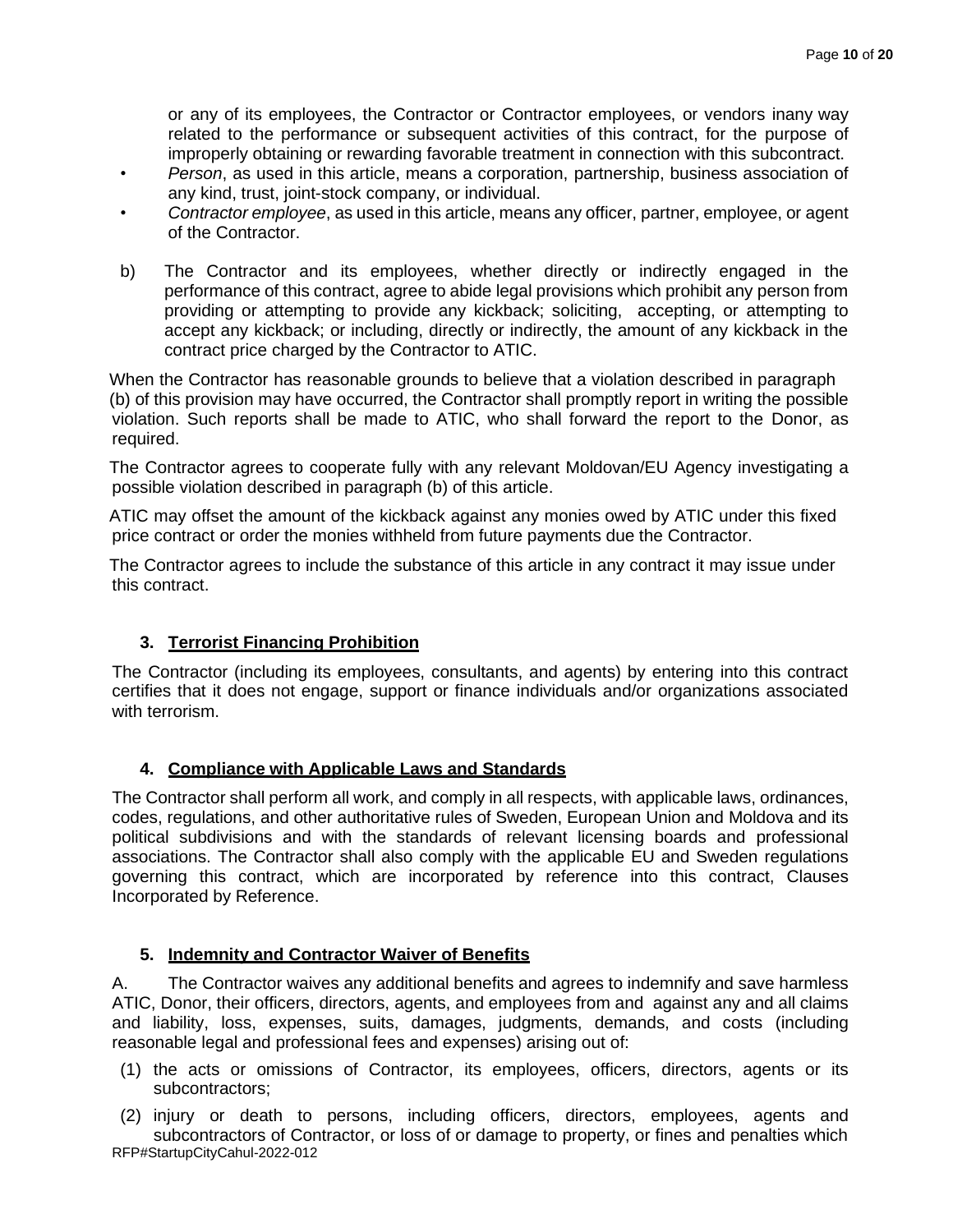mayresult, in whole or in part, by reason of the buying, selling, distribution, or use of any of the goods or services purchased or provided under this Contract except to the extent that such damage is due to the negligence of ATIC;

(3) the infringement or violation of any patent, copyright, trademark, service mark, trade secret, or other proprietary interest of any third party resulting from ATIC use, distribution, sale, sublicensing, or possession of the goods (including software and all forms of written materials)or services purchased or provided, as authorized hereunder, or from the use or possession of said goods or services by ATIC, Donor, as authorized hereunder; or false claims submitted by Contractor or its subcontractors under this Contract or as a result of a Contractor misrepresentation of fact or fraud by Contractor.

B. Contractor shall defend and settle at its sole expense all suits or proceedings arising out of the foregoing, provided that Contractor has notice or is given prompt written notice of such claim or suit and, further, that Contractor shall be given necessary information, reasonable assistance and the authority to defend such claim or suit. Contractor shall not settle, compromise or discharge any pending or threatened suit, claim or litigation, arising out of, based upon, or in any way related to the subject matter of this contract and to which ATIC is or may reasonably be expected to be a party, unless and until Contractor has obtained a written agreement, approved by ATIC (which shall not be unreasonably withheld) and executed byeach party to such proposed settlement, compromise or discharge, releasing ATIC from anyand all liability.

C. If any of the goods or services provided by Contractor hereunder, including without limitation software and all forms of written materials, become the subject of a claim of infringement or violation of a third party's intellectual property, privacy and/or proprietary rights, Contractor shall, at its own expense, use its best efforts—

- (1) to procure for ATIC the right to continue use and, if authorized under this Contract,distribution of the infringing goods or services or,
- (2) to modify the goods or services to make them non-infringing, or to replace them with equivalent, non-infringing counterparts.

If none of the above-mentioned can be successfully implemented, then Contractor shall refundto ATIC all monies paid to the Contractor for the infringing goods and services.

## **6. Intellectual Property Rights**

The ownership of all copyright and other intellectual property rights in respect of any data compilations, research, spreadsheets, graphs, reports, diagrams, designs, work products, software, or any other documents, developed in connection with this contract will exclusively vest in or remain with ATIC, which shall have all proprietary rights therein, notwithstanding that the Contractor or its employees may be the author of the intellectual property. All documents relating to the intellectual property or otherwise connected with this fixed price contract, the services, or duties must be returned or delivered to ATIC at the time of the expiration or termination of the contract. The Contractor agrees not to publish or make use of any of the intellectual property, or documents relating thereto, without the prior written approval of ATICand proper attribution.

## **7. Modifications**

Modifications to the terms and conditions of this subcontract, including any modification to the scope of work, may only be made by written agreement between authorized personnel of both Parties. Each Party shall give due notice and consideration to any proposals for modification made by the other Party.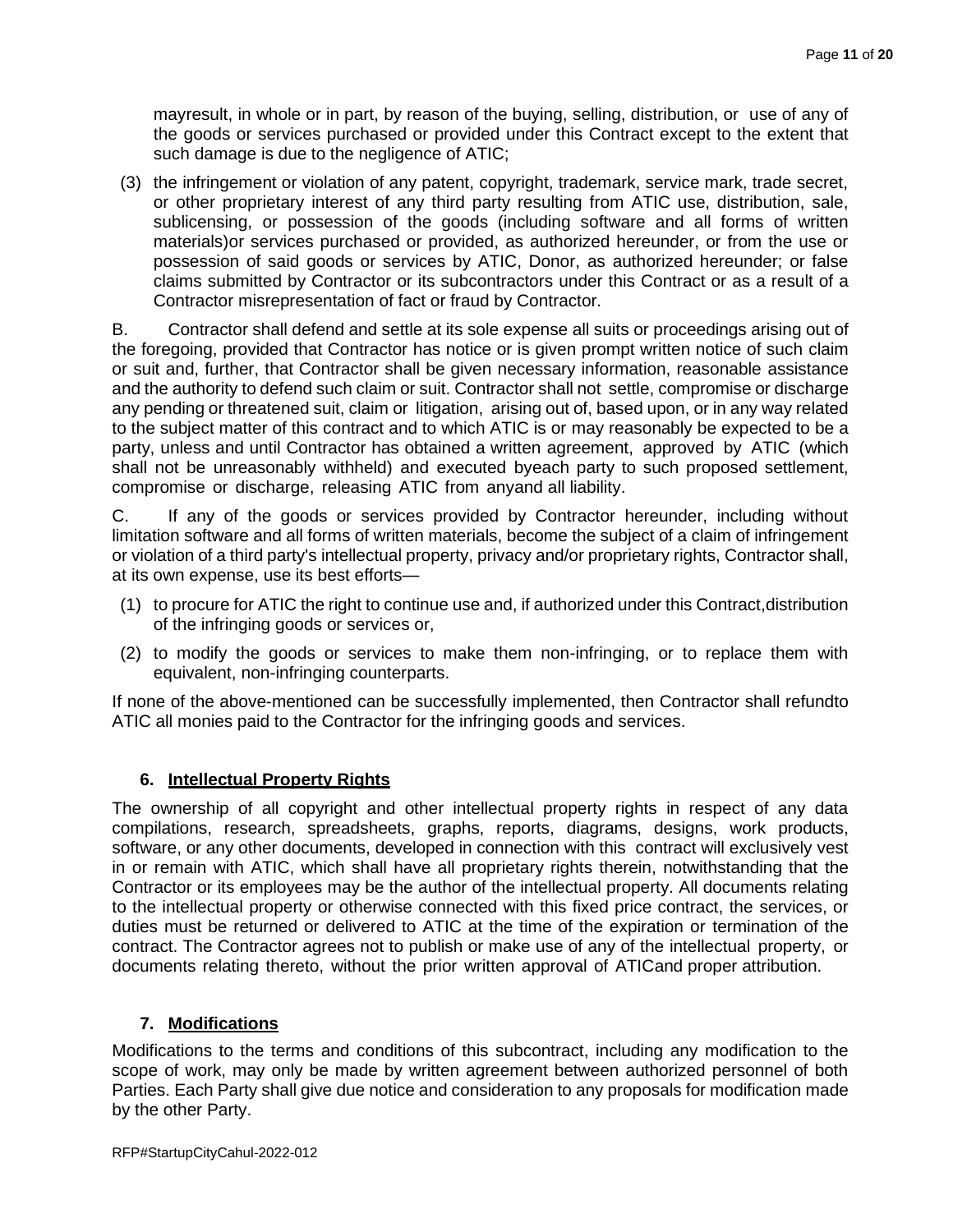## **8. Changes**

According to ATIC procurement procedures, ATIC may at any time, by written order, and without notice to the sureties, if any, make changes within the general scope of this contract in the services to be performed.

If any such change(s) causes an increase or a decrease in the cost, or the time required for the performance, or any part of the work under the contract, an equitable adjustment shall be made in the contract price or delivery schedule, or both, and the contract shall be modified in writing accordingly. Any claim by the Contractor for adjustment under this contract must be asserted within 30 (thirty) days from the date of receipt by the Contractor of the modification or change.

## **9. Assignment and Delegation**

This contract may not be assigned or delegated, in whole or in part, by the Contractor without the written consent of ATIC. Absent such written consent, any assignment is void.

## **10. Termination**

ATIC reserves the unilateral right to terminate this fixed price contract at any time, paying for all deliverables completed at the time of termination and a pro-rata share of any deliverable in progress, in accordance with ATIC procurement procedures.

In the event that the Contractor fails to make progress so as to endanger performance of this fixed price contract, or is unable to fulfill the terms of this fixed price contract by the completion date, the Contractor shall notify ATIC forthwith and ATIC shall have the right to summary termination of this fixed price contract upon written notice to the Contractor.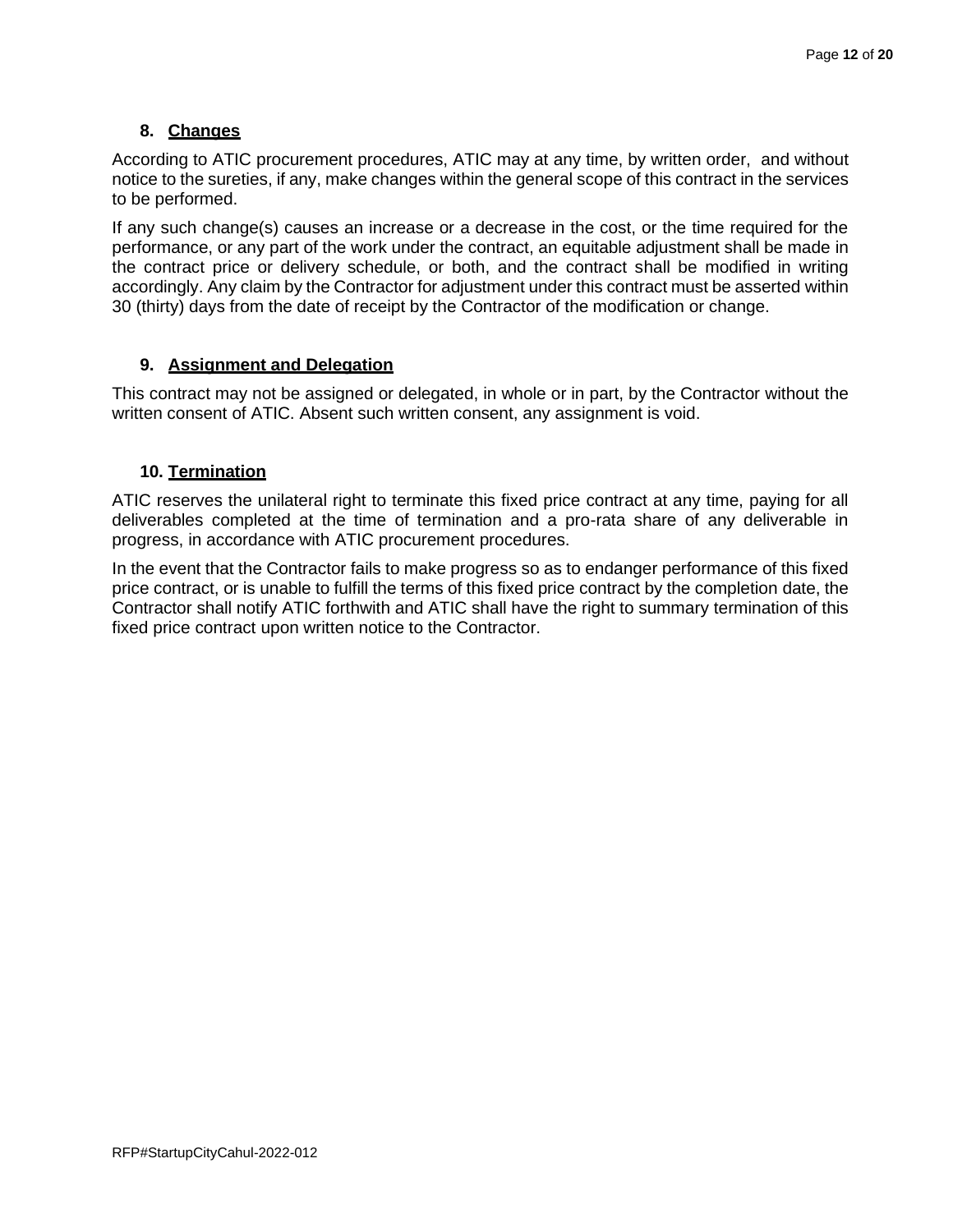## **TERMS OF REFERENCE**

## **Mid Term Review (MTR) of the EU4Moldova: Startup City Cahul Project**

| <b>Project title</b>                                     | EU4Moldova: Startup City Cahul                                                                                                                                                                                                       |
|----------------------------------------------------------|--------------------------------------------------------------------------------------------------------------------------------------------------------------------------------------------------------------------------------------|
| <b>Project Registration No.</b><br>Sida Contribution No. | 13797 EU4Moldova: Startup City Cahul                                                                                                                                                                                                 |
| <b>Agreement(s) reference</b>                            | Grant Agreement between the Swedish International Development<br>Cooperation Agency and Moldovan Association of Information and<br>Communications Technology Companies regarding 13797 EU4Moldova<br>Startup City Cahul (15.09.2020) |
| <b>Project duration</b>                                  | September 2020 - October 2024                                                                                                                                                                                                        |
| <b>Donors</b>                                            | European Union in partnership with Sweden                                                                                                                                                                                            |
| Implementor                                              | Moldovan Association of Information and Communications Technology<br>Companies (ATIC)                                                                                                                                                |
| <b>Estimated period for the</b><br>review                | Mid July - August 2022                                                                                                                                                                                                               |

## **1. Background**

The IT sector in Moldova has been undergoing a rapid evolution in the last years. IT companies established by local and foreign investors create around fifteen thousand well-paid jobs contributing to country's social and economic development. The development of IT sector in Moldova is driven by the export of software development, support, and testing services. In fact, service exporters sell man-hours of work therefore IT sector growth directly depends on the number of professionals working at IT companies. There are very few vendors in the country selling their own IT solutions on the home market or abroad. Absolute majority of IT companies in Moldova are in Chisinau. There are few exporters of software development outsourcing services in the regions of the country including the towns of Balti, Comrat and Cahul.

These businesses are relatively small and have limited growth capacity being affected by skills shortage to a greater extent than Chisinau-based enterprises. E.g., Registered IT companies in Cahul – 6, active IT companies  $-2$ , residents of IT park  $-1$ .

EU4Moldova: Startup City Cahul Project (hereinafter the "Project") is implemented according to the Grant Agreement between the Swedish International Development Cooperation Agency (Sida) and Moldovan Association of Information and Communications Technology Companies (ATIC).

The overall objective is to support inclusive economic development in Moldova by increasing the potential of the digital economy and enhancing regional competitiveness and its business and investment environment. The specific Project objectives are:

- To foster partnerships for innovation and entrepreneurship between the private sector, public sector and educational institutions in the region of Cahul.
- To promote technology, problem solving and creative solutions in learning and make STEM topics (Science, Technology, Engineering and Mathematics) more attractive for women and men, girls and boys.
- To facilitate the emergence of start-ups in innovative sectors, build their capacity and investment readiness.

The Project interventions are structured on three areas:

1. The Action is planned to create a 2,000m<sup>2</sup> fully functional ICT Innovation Centre in Cahul ("EU4Innovation Centre" or the "Centre"), which will serve as an attraction for investments in southern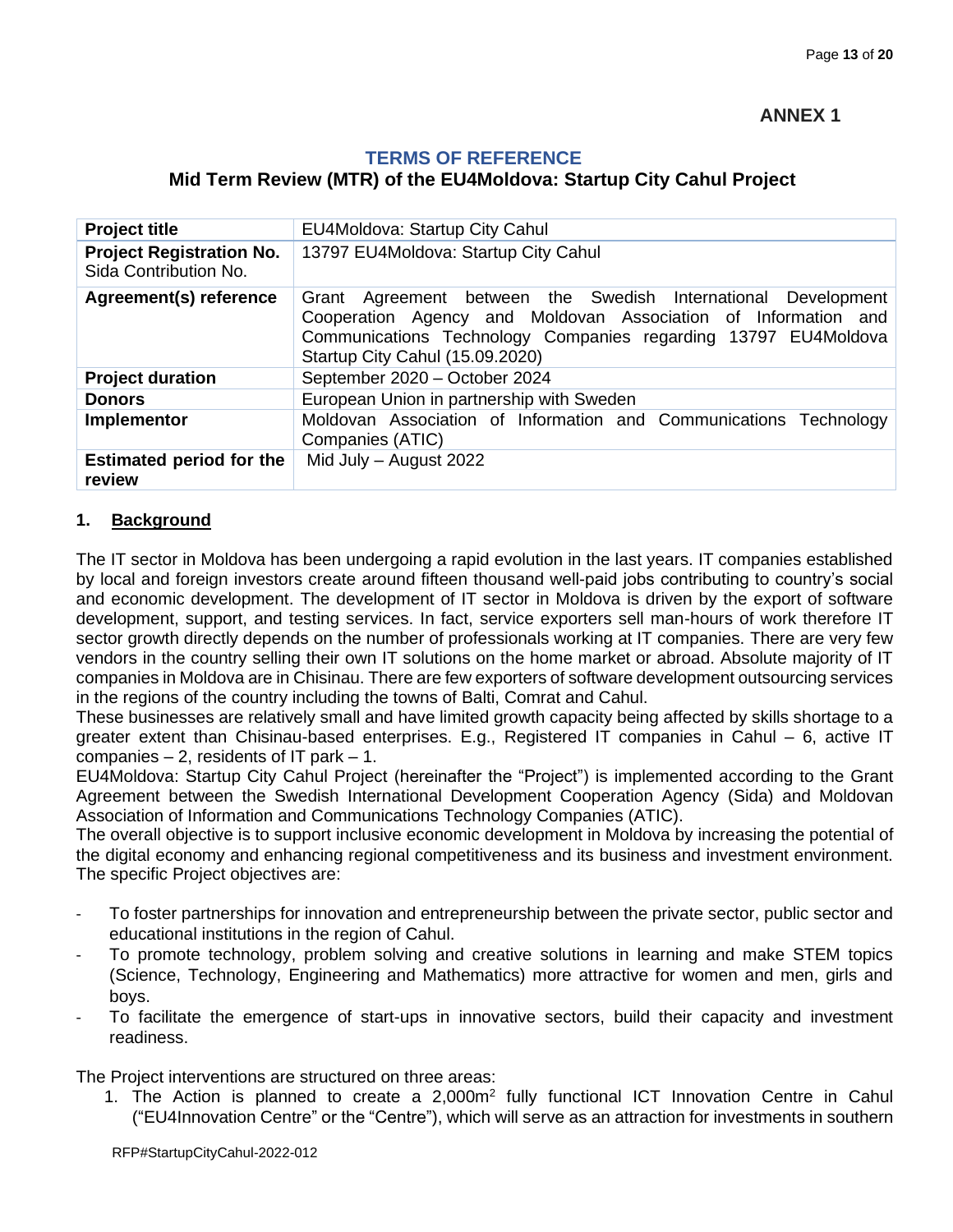Moldova. The Centre represents a hub for technological development and aims to become an example for other micro regions, such as Ungheni. It will also serve as a liaison between the southern and central regions of the country. Until 2024, when the Project is concluded, the EU4Innovation Centre shall support 5,000 entrepreneurs, a minimum of 20 start-ups, deploy 20 entrepreneurships and 50 educational initiatives. The Centre is expected to serve all the 11,500 school pupils/students from Cahul, providing annual trainings to a minimum of 2,000 students within extra-curricular/alternative education support programmes.

- 2. The STEM component of the Action is envisioned to become a game changer that will promote a new systemic approach for STEM education nationwide. Through its focus on the Cahul region, the EUfunded Action will pilot new initiatives for digital inclusion as well as expand the range of the existing extracurricular activities which, in turn, will contribute to strengthening the required 'skills for jobs' in Moldova. STEM activities will not be limited to the Cahul region, envisioning to support 50,000 beneficiaries, create 20 STEM related curricula and train 4,000 teachers nationwide. The STEM activity will further provide an opportunity to link Moldova's policies and strategies in ICT education to the European market (within the framework of the EU Digital Single Market).
- 3. The entrepreneurship programmes aim at raising the investment profile of the Cahul region by attracting start-ups and emerging enterprises to relocate and benefit from the ICT Innovation Centre. The EU funding will provide opportunities for people in selected regions to join the leading European acceleration and incubation programmes. The activity will provide a range of services for the ICT sector such as: educational content, mentorship, marketing and seed funding for start-ups. Further it will contribute to raising Moldova's startup profile, alignment with the EU Digital Single Market concept and increase the attractiveness of Moldova as an ICT destination. The entrepreneurship activity will not be exclusive to the Cahul region. It will build upon existing support initiatives such as the incubator network and grants schemes provided by ODIMM through EU funding. To this end, ATIC will seek to create synergies between the existing programmes as well as create space for new opportunities

The EU4Moldova: Startup City Cahul Project is implemented in close synergy with the ongoing "Tekwill" Project on ICT and Innovation, financed by USAID and Sida and implemented by ATIC. In the south region, the Project is implemented in coordination with the two Cahul-based stakeholders: Local Public Authority (Mayoralty of Cahul) and Cahul State University Bogdan Petriceicu Hasdeu (USCH).

The Project became effective on September 15, 2020<sup>1</sup> and has not undergone any restructuring since then. EU4Moldova: Startup City Cahul is in the second year of implementation. To this point the following results were achieved:

- 1. Support the creation of a Regional Innovation and Technology Centre in Cahul (EU4Innovation Centre).
	- The legal entity for the Centre's operation was identified (the "Startup City Cahul" Foundation will be running the Centre) and the constituency document developed (Statute/Charter)
	- Legal entity establishing was initiated
	- The EU4Innovation Centre's concept and the detailed technical designs/drawings were developed by an architecture service provider
	- Topography and geological studies were performed
	- Demolishing (the Centre will be built on the place of an older, unused cafeteria in the backyard of USCH) and construction approvals were requested and received; the demolition works are

RFP#StartupCityCahul-2022-012 <sup>1</sup> As per the Grant Agreement between the Swedish International Development Cooperation Agency and Moldovan Association of Information and Communications Technology Companies regarding 13797 EU4Moldova Startup City Cahul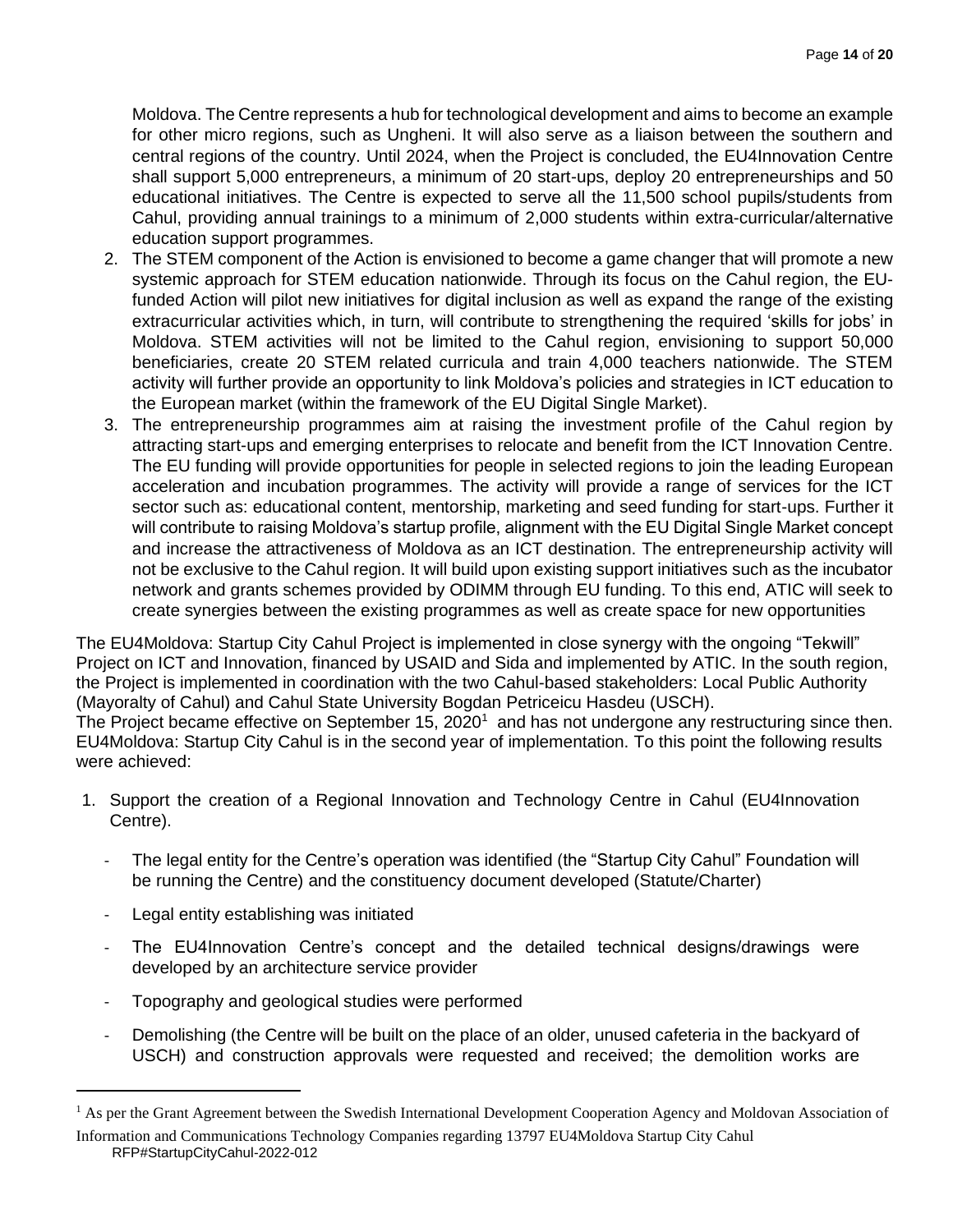### finished

- The Construction Authorization was issued; for construction works beginning, it is necessary to contract a company through the tender procedure
- 2. Support a campaign and the development of a programme to promote technology, problem solving and creative solutions in learning and improve the attractiveness of STEM.
	- Tekwill in Every School From a total of 117 schools, 34 schools and 73 teachers have joined the initiatibe in 2021 (). After the second call for participation launched in spring 2022, additional 21 schools and 60 teachers were selected following the established criteria. In the next academic year, two new courses will top-up the current list of six subjects.
	- ICT4Women program There were delivered online tech skills training for 50 women, dividing them into different courses according to their capacities and intentions. Out of 30 participants who finished the courses, 15 have been present in the mentorship program and managed their CV, 12 of them registered on Linkedin, 6 of them registered on Fiver and Upwork websites.
	- ICT4Youth programme Approximately 300 young people from the southern region had the opportunity to be guided and to find out more about the specialties from IT industry.
	- Robotics & Programming courses four courses were launched: Young Mechanic, Milo, Robomaker, Programming and Electronics. A total number of 71 children participate in the programme.
	- STEAM workshops free of charge STEAM workshops within the Robotics & Programming courses have been attended by 12 children on a weekly basis.
	- ICT and Tech curricula upgrade ICT curricula upgrade is at the negotiation stage with the Cahul University.
	- Educational programs Workforce development indicator was developed by deploying a series of activities: Allied Testing Internship – 3 graduates, ICT4Women program – 30 graduates,
- 3. Developing a seed funding and acceleration programme for digital and innovative startups and entrepreneurs, strengthening their capacity building and investment readiness.

The entrepreneurial field was supported by deploying events aiming at expanding the region IT community and at sustaining the entrepreneurial activities and start-ups.

- Entrepreneurial programs (a total number of 90 participants): *Hackathon*s for the participants of the Entrepreneurial program for Youth, Post-hackathon sessions, Tracker Academy, Startup University Program
- Community events (a total number of 370 beneficiaries): Tech Coffee monthly meetings, IGNITE – a networking event with 105 participants; participation and representation of the Region in the Startup Moldova Summit

## **2. Description of the evaluation assignment**

## **2.1 Evaluation Purpose**

A Mid-Term Review (MTR) is one of the Project's milestones and will take place after 18 months from the beginning of the Action. The EU Delegation and Sweden will be invited to the monitoring missions and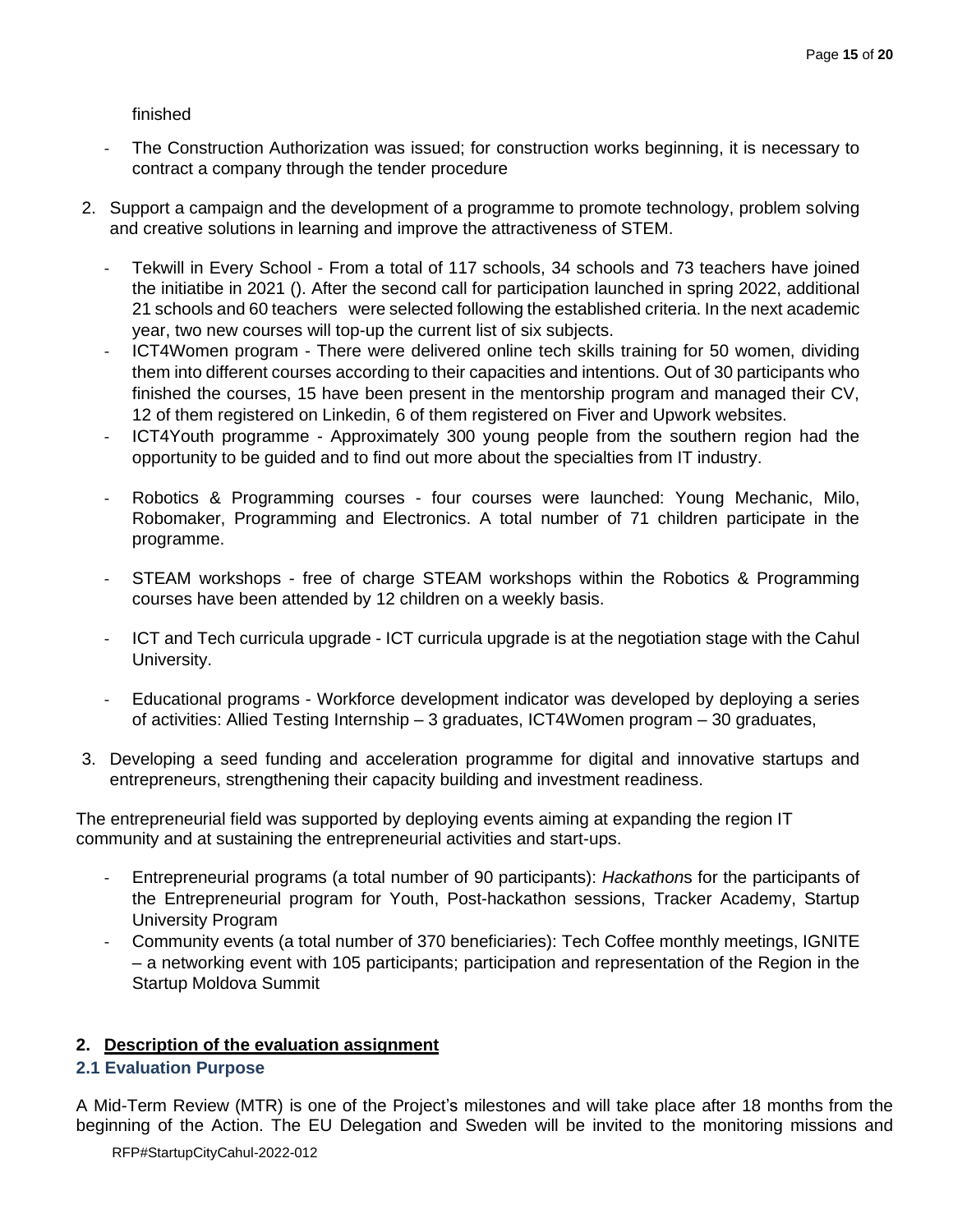evaluation exercises. The Mid-Term Review is expected to provide an assessment of the status of the implementation and the outputs and outcomes achieved so far as well as guide the continuation of the programme implementation.

The purpose of this assignment is to help ATIC to assess how well the planned activities are contributing to the Project goals and regional development and to understand what adjustments and improvements shall be integrated in the implementation.

The primary users of the evaluation are:

- ATIC / EU4 Moldova: Startup City Cahul implementation team
- Project stakeholders and implementation partners
- Sida and EU Delegation

The MTR report will be shared with the Steering Committee for comments and input. The final Evaluation report will be shared with the Project Steering Committee and the Advisory Board. A consulting company will be contracted by ATIC to perform the MTR assignment.

### **2.2 Evaluation scope and objectives**

The Company will assess the Project achievements to date in comparison with the performance indicators, including a re-examination of the Project intervention design. It will also identify significant factors that are facilitating or impeding the delivery of outcomes.

The review is expected to lead to recommendations and lessons learned for the Project's future. It will also address the underlying causes and issues contributing to targets that are not being adequately achieved, defining lessons and recommendations for enhancing implementation and performance.

The Mid-Term Review will cover all activities undertaken in the framework of the EU4Moldova: Startup City Cahul Project from September 15, 2020 to April 30, 2022.

The Mid-Term Review is intended to:

- Identify strengths and weaknesses
- Expose what knowledge gaps exist
- Reveal opportunities and risks that were not considered
- Illustrate what is possible to adjust and influence
- Develop recommendations for any necessary changes in the overall design and orientation of the **Project**
- Compile learnings and recommendations to be taken up by the implementor and stakeholders
- Evaluate the adequacy and effectiveness of its implementation.

## **2.3 Evaluation subject and focus**

Though the review the Contractor will explore the following aspects of the Project: Project design:

- Assess the relevance of the Project to the current economic and institutional setup (range of partners and the interactions)
- Relevance of the interventions to the region needs and priorities
- Evaluate interaction and cooperation among implementing partners and stakeholders
- Review Project's theory of change and establish if the applied logic is the most effective one
- Analysis of the result framework (are the objectives, outcomes, indicators, and targets clear, practical and feasible within the Project frame? Critical analysis of the results, indicators and targets and determine if there is a need for revision for the remaining period? Gender aspects are being monitored effectively?)
- Recommend areas for improvement in the design of the Project

Project progress in relation to Outputs, Outcomes and Impact: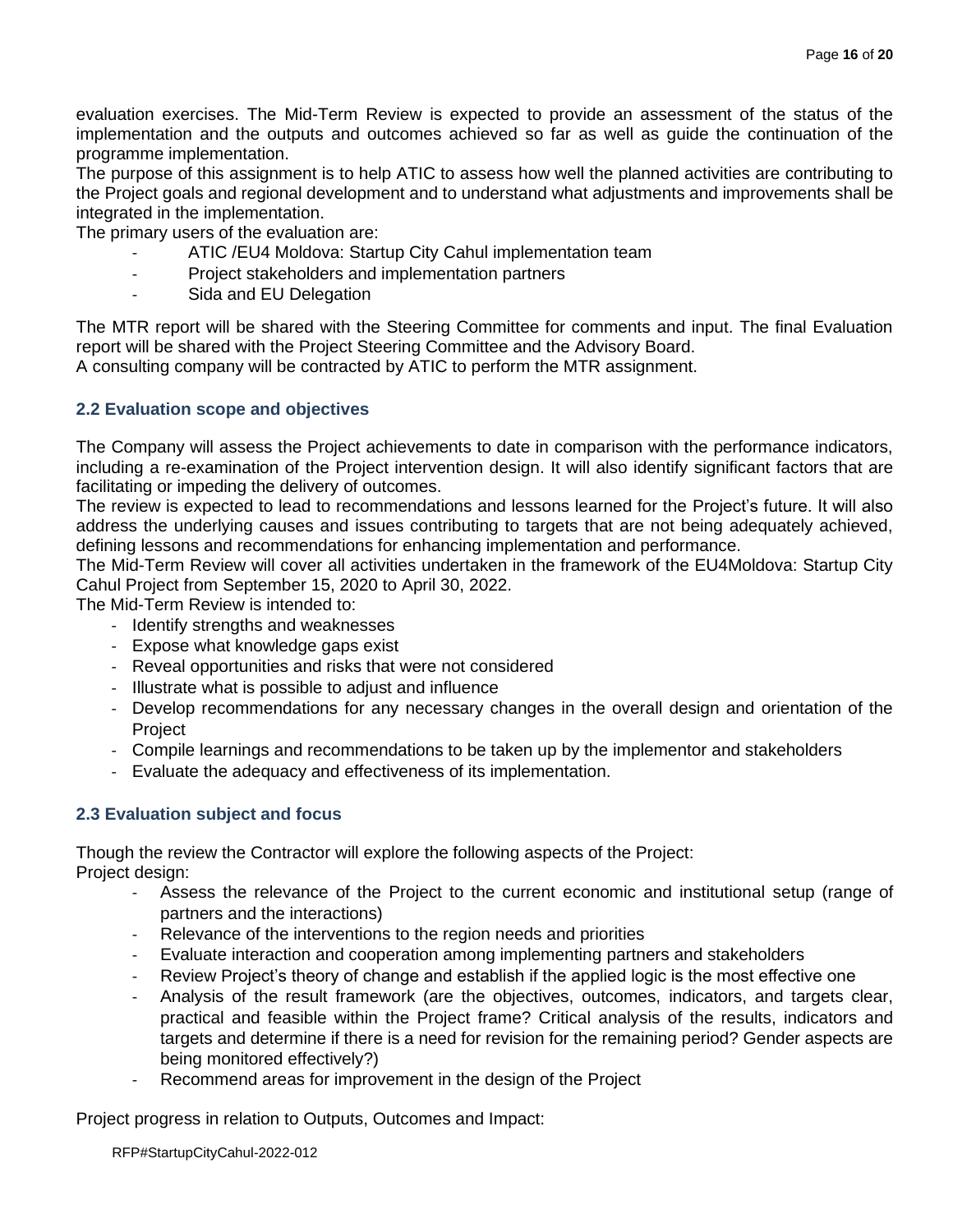- Achievements to the date of the Review as compared to the end of Project targets
- Assess/estimate the probability and possibility to achieve the targets within the remaining implementation period
- Level of awareness and ownership of the Project from the side of the stakeholders
- Review of the successful aspects and identify options to expand the benefits/results
- Identify areas of intervention that do not produce the planed results, barriers to achieve the targets and preconditions not possible to influence

### Sustainability:

- Is there an exit/transfer of activity/sustainability strategy in place?
- Assess how the interventions and activities will continue after the current Project/funding ends.
- Document how the capacities, learnings and experience will be shared and used after the Project period ends.

### Learnings:

- Identify good practices and lessons learned
- Identify areas where knowledge generation and shared is required (based on successes)
- Documentation of the main challenges and recommendations to overcome the challenges
- Determine the difficult components that require additional attention or adjusted interventions
- Assess and document adaptive management practices and how adaptive management lessons have been documented and shared with the partners. (e.g., what is possible for the Project to adjust and influence within the time and scope of the Project)
- Recommend how share and integrated learnings in the Project, partner organisations and stakeholder groups as well as funding/managing partners.

The evaluation will assess the relevance, effectiveness, efficiency and sustainability of the interventions, the integration of the inclusion principles (gender) through the activities and impact:

- Relevance: To what extent has the Project conformed to Donor's cooperation strategy for Republic of Moldova, implementer's (ATIC) development strategy and to the priorities/ needs the target beneficiaries/communities (region)?
- Effectiveness: To what extent have the expected outcomes and objectives been achieved thus far?
- Efficiency: Has the Project been implemented efficiently, cost-effectively, and been able to

adapt to any changing conditions? To what extent are Project-level monitoring and evaluation systems, reporting, and communications supporting the Project's implementation?

- Impact: Is the Project oriented towards achieving the expected impacts? What are the effects of the program, intended or unintended, positive or negative, short term or long term?
- Sustainability: To what extent are there financial, institutional, socio-economic, and/or environmental mechanisms for sustaining results after end of external support?
- Gender mainstreaming: To what extent was the design and implementation of the
- intervention gender-responsive? What were the positive or negative effects of the Project on gender equality?
- Lessons Learnt: What was done or worked well and why?

## **2.4 Evaluation approach and methods**

The experts designated by the Company should propose the methodology to be used to carry out the review. The proposed methodology should address the subject and focus outlined in the ToR specifying the review topics, questions, data collection methods, analysis considered. The methodology should include a combination of qualitative and quantitative methods.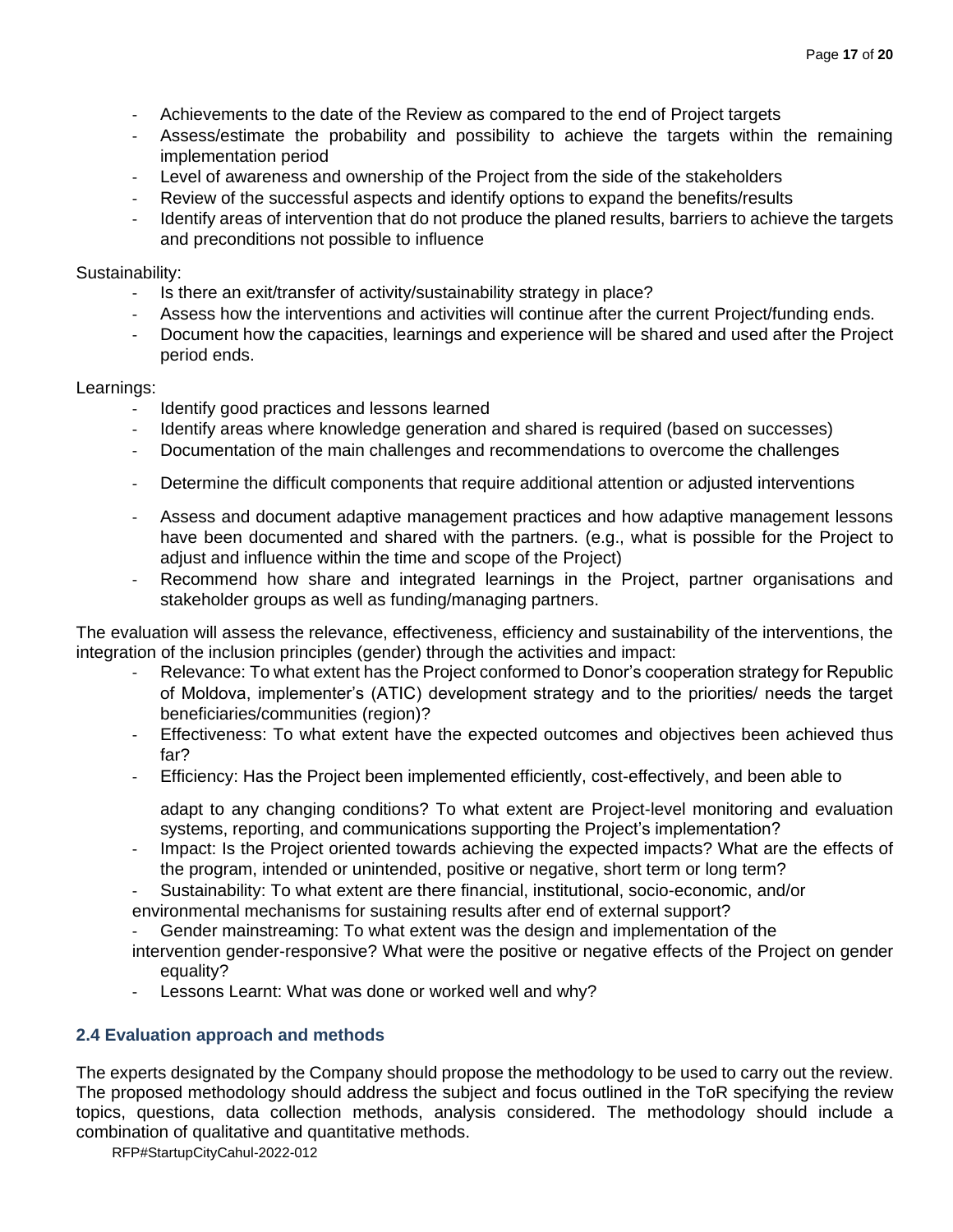While the mission welcomes suggestions from the experts, it is proposed that the methodology would include but not limit to the following activities:

1. Document review

The Company will review relevant Project documents, e.g.:

- Description of the Action
- Partner agreements
- Annual workplans and annual reports
- Monitoring and Evaluation Framework
- Project Audit Reports
- Project documentation such as procurement, intermittent reports, programme proposals.
- 2. Interviews

Interviews will be caried out in the implementation region (Cahul and neighbouring rayons) as well as in Chisinau. Appropriate interview methodology, and questionnaires shall be developed by the designated experts and integrated in the inception report and approved by the Project team. The list of the interviewed subjects will be drawn from the key stakeholders and beneficiaries.

Where the Evaluation will take place (Field visits)

Geographically, the area of intervention includes Cahul region and the neighbouring rayons (Cahul, Cantemir, Leova and Taraclia). During the visits the experts shall contact local public authorities, representatives of the Cahul State University, local public institutions, private sector, educational institutions, and members of the community entities/interventions (e.g., Tech Community members, Entrepreneurial program beneficiaries).

Partners, part of the team and national institutions are placed in Chisinau and the field visits also includes the capital.

## **2.5 Project stakeholders and partners involvement**

The Mid-Term Review is initiated by ATIC as implementer of the EU4Moldova: Startup City Cahul Project and recipient of funding under the agreement signed with the Embassy of Sweden.

The Embassy of Sweden, the Swedish International Development Cooperation Agency, Sida and the EU Delegation are considered main audience of the Mid-Term Review. These stakeholders will be invited to the monitoring missions and evaluation exercises.

The Project management and implementation teams as well as the Steering Committee are also crucial for assessment completion and later dissemination of the findings.

Other audience will include Project stakeholders and implementing partners, specifically Ministry of Economy, Ministry of Education, Local Public Authority (Mayoralty of Cahul), Cahul State University.

The draft MTR report will be shared with the Steering Committee for comments and input. The final MTR report will be shared with the Steering Committee and the Advisory Board.

The ATIC representatives (Startup City Cahul team) will facilitate the logistics requirements for company's experts and setting up the interviews and the field visits.

The experts will also work closely with ATIC appointed representative.

## **3. Timing**

It is envisioned that the Mid-Term Review will be performed through five stages:

- Preparatory phase (Technical proposal including proposed methodology, tools, structure)
- Inception
- **Research**
- Reporting and follow up
- Dissemination and learning

The key activities include:

- selection and development of the research tools,
- documents review.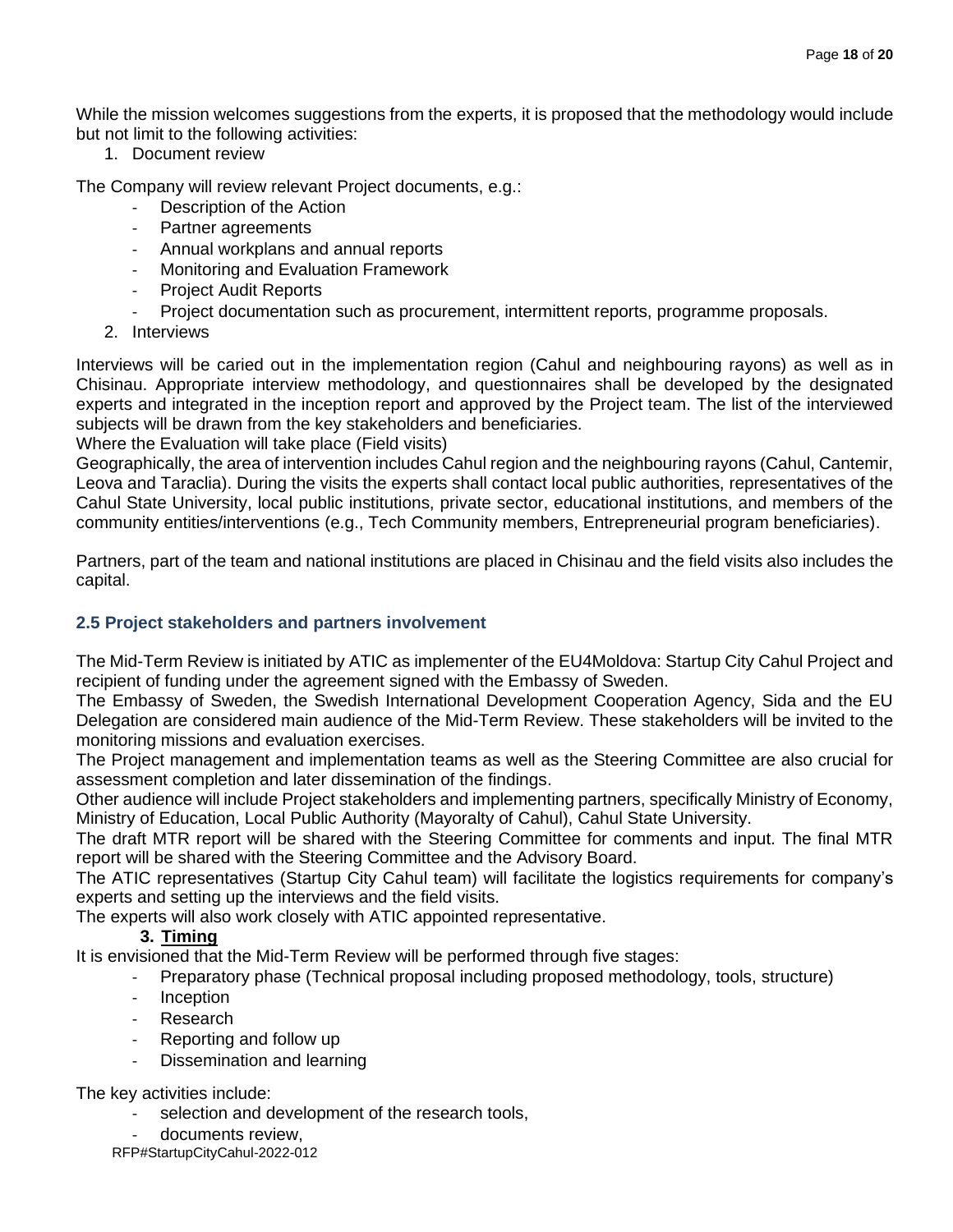- data collection,
- data analysis and interpretation,
- report compilation, presentation and activities for learning.

## **4. Reporting and Deliverables**

The deliverables of the review are:

| <b>Deliverables</b>                    | <b>Content</b>                                                                                                                                                                                                                                                                                                                                                     | <b>Expected</b><br>deadline                                                       |
|----------------------------------------|--------------------------------------------------------------------------------------------------------------------------------------------------------------------------------------------------------------------------------------------------------------------------------------------------------------------------------------------------------------------|-----------------------------------------------------------------------------------|
| Inception<br>report for<br>project MTR | The Company is expected to develop and submit an inception repot<br>covering the following aspects:<br>agreed methodology and tools (if any changes were made to<br>the technical offer)<br>schedule/agenda of the interviews, name of the subjects to be<br>$\overline{\phantom{0}}$<br>interviewed<br>structure of the final report.<br>$\overline{\phantom{a}}$ | 1 week upon<br>contract signing                                                   |
| Draft report for<br>project MTR        | The first draft report will be presented and discussed with the key<br>stakeholders (including Project team and Steering Committee). Inputs from<br>these discussions will be integrated in the final report.                                                                                                                                                      | On the 3 <sup>rd</sup> week<br>upon the<br>submission of the<br>inception report. |
| Final report for<br>project MTR        | The final report will cover the subjects described in the TOR with special<br>findings, conclusions, lessons learned and<br>attention to<br>main<br>recommendations. Issues and subjects that need management response<br>should be clearly outlined.                                                                                                              | Within 10 working<br>days after receiving<br>comments to the<br>draft report      |

*All the reports shall be written in English.*

The review will be carried out up to 30 calendar days and is estimated to take place in the period between July 13, 2022 and August 11, 2022 (to be adjusted upon necessity). Considering the geographic location of the activities and beneficiaries and the scope of the assignment, the constant(s) shall develop a detailed schedule of the interviews and meetings in the field and distribute the days accordingly.

The Company shall be paid the upon completion of the following MTR deliverables:

| <b>Deliverables</b>                                 | Due date | Share/volume<br>payments | οf |
|-----------------------------------------------------|----------|--------------------------|----|
| Submission and presentation of the inception report |          | 30%                      |    |
| Submission and presentation of the draft report     |          | 30%                      |    |
| Post approval of the final report                   |          | 40%                      |    |

## **Requirements**

The Mid-Term Review expert(s)/team will include a minimum of 2 members with a designated team leader. It is expected to include a multidisciplinary team.

Competences and experience required from the experts proposed by the consulting company:

- Prior experience in evaluating Projects of similar nature and scope
- Experience in conducting Mid-Term Reviews and/or end of Project evaluations for projects funded by Sida /Sweden and European Union
- Solid experience in review/ evaluation reports writing
- Expertise in the area of IT, innovation, STEAM Education, tech related entrepreneurship, regional development
- The team leader will have expertise in one the above-mentioned areas and expertise and demonstrated experience in evaluation methodology designing and leading of similar reviews
- Excellent English communication skills for the team members responsible for Report writing/compiling